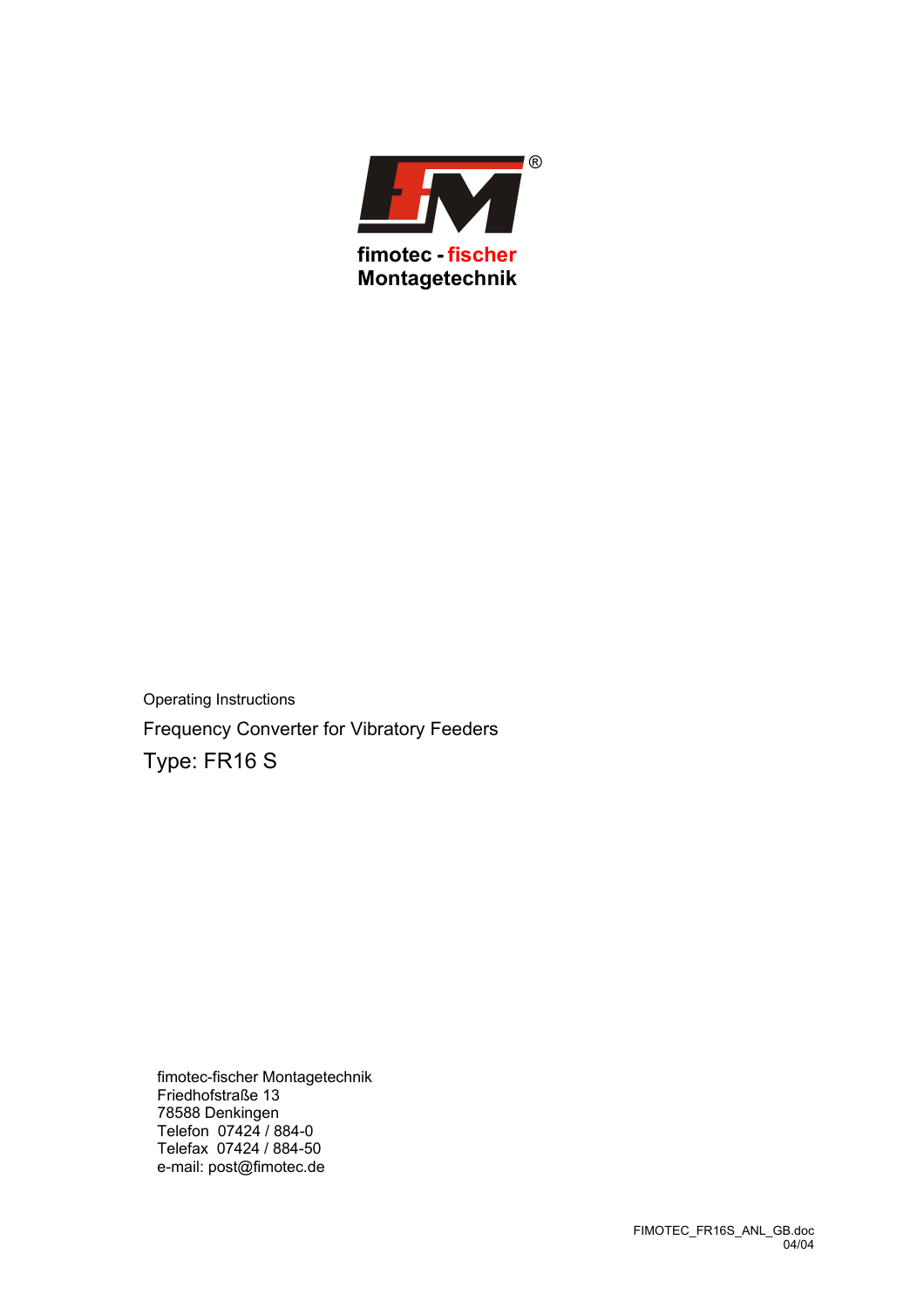

# **Technical safety instructions for the user**

<span id="page-1-0"></span>This description contains the necessary information for the correct application of the product described below. It is intended for use by technically qualified personal.

Qualified personnel are persons who, because of their training, experience and position as well as their knowledge of appropriate standards, regulations, health and safety requirements and working conditions, are authorised to be responsible for the safety of the equipment, at all times, whilst carrying out their normal duties and are therefore aware of, and can report, possible hazards (Definition of qualified employees according to IEC 364)

# **Safety Instructions**

The following instructions are provided for the personal safety of operators and also for the protection of the described product and connected equipment.



# **Warning!**

**IN** Hazardous Voltage<br> **Failure to observe can kill, cause serious injury or damage** 

- Isolate from mains before installation or dismantling work, as well as for fuse changes or post installation modifications.
- Observe the prescribed accident prevention and safety rules for the specific application.
- Before putting into operation check if the rated voltage for the unit conforms with the local supply voltage.
- Emergency stop devices must be provided for all applications. Operation of the emergency stop must inhibit any further uncontrolled operation.
- **The electrical connecting terminals must be covered!**
- **Earth bonding must be tested for integrity after installation.**

## **Specified Use**

The units described herein are electrical controllers for installation in industrial plant. They are designed for controlling vibratory feeders.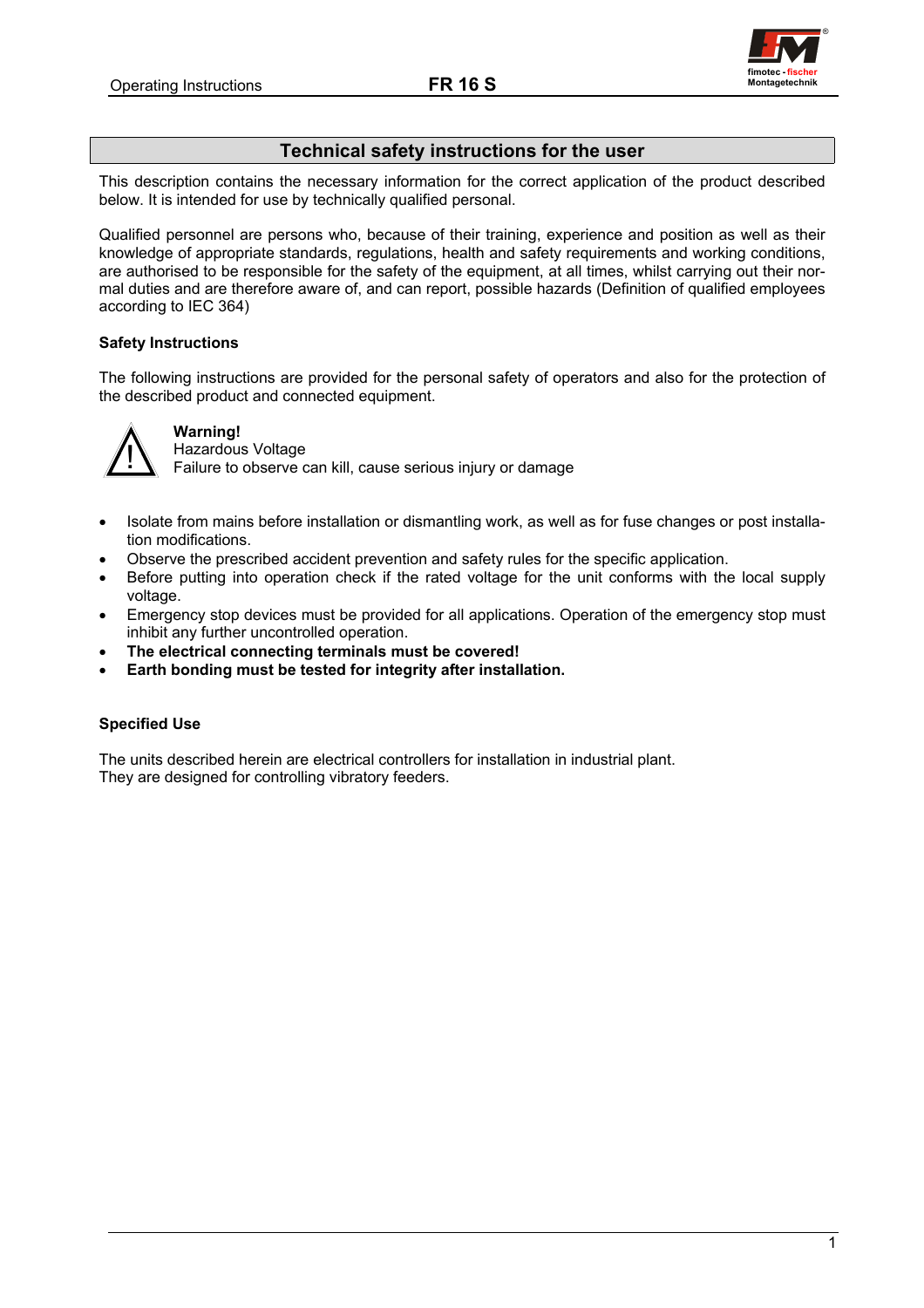

# Contens

| .17 |
|-----|
|     |
|     |
|     |
|     |
| 20  |
|     |
|     |
|     |
|     |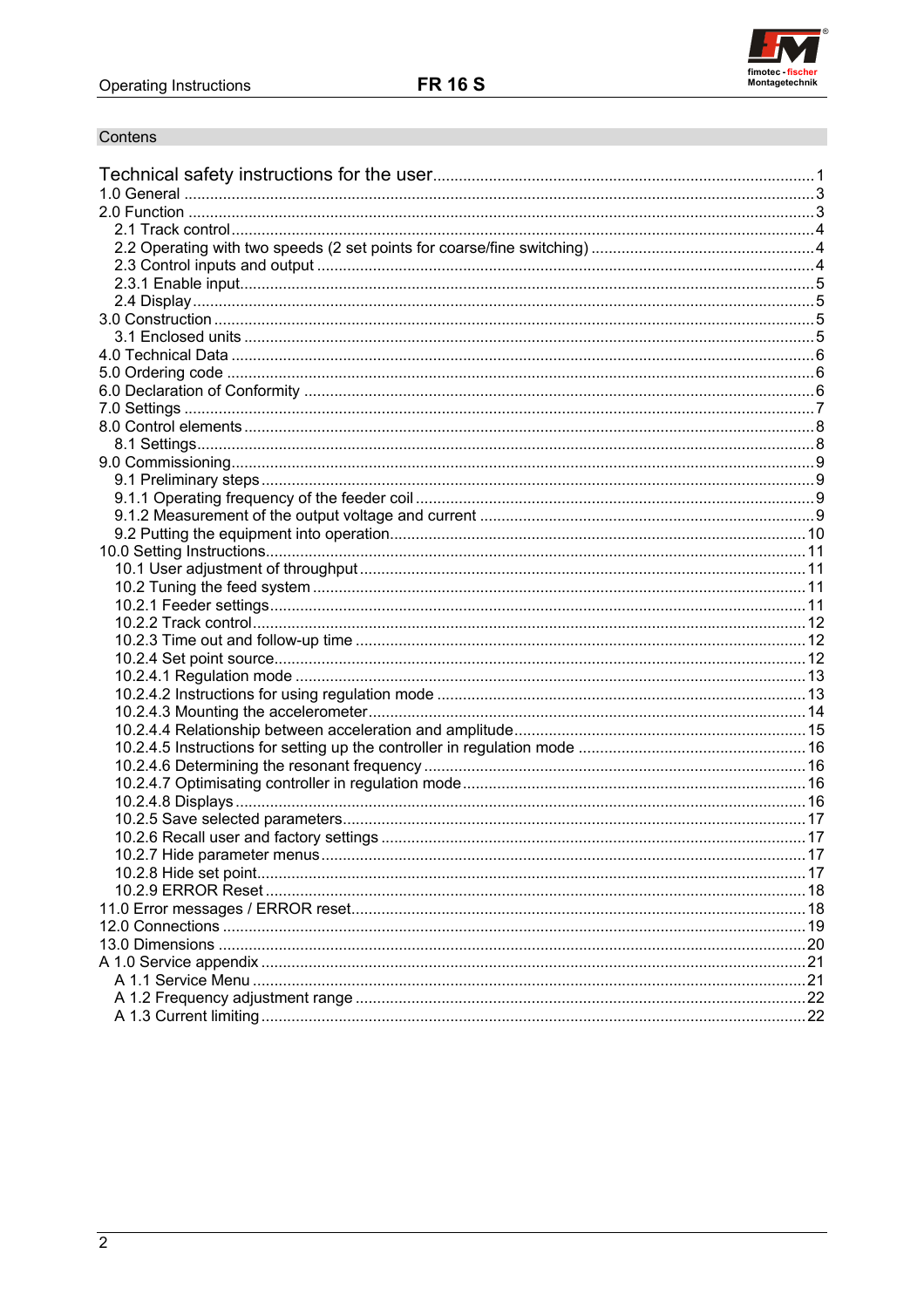

## <span id="page-3-0"></span>**1.0 General**

The REOVIB MFS 168 range comprises special, adaptable controllers for use with vibratory feeders. The units generate an output frequency, to drive feeders, that is independent of mains frequency and so exact tuning with springs is not necessary. The feeders also run quieter because of the sinusoidal output signal. The adjusted output frequency corresponds to the mechanical vibrating frequency of the feed system. In operating mode the feeder remains constant at the set frequency. The feeder throughput is determined by the output voltage level.

## **Notable Features:**

- Adjustable output frequency, independent of mains frequency
- Adjustable minimum and maximum limits for the frequency range
- Adjustable current limit for the maximum coil current
- Constant feeder throughput irrespective of mains fluctuations
- On/Off status relay
- **Track control**
- 24 VDC output for operating a solenoid e.g air valve
- Four user setting memory locations



## **2.0 Function**

The unit is set up by using the touch panel on the front plate (buttons and LED display). All settings can be made by using the touch panel and a series of menus. The various parameters can be selected by entering operator codes. A fuller description of the parameters can be found In the section on settings. Alternatively, the feeder throughput can adjusted by using an external potentiometer, an external voltage signal 0...10 V, DC or a current signal 0(4)...20 mA (the chosen option must be selected in menu 003). A relay with potential free contacts is provided for feeder status indication and this operates in conjunction with the feeder enable signal.

During normal operation the set point is displayed as a percentage in the LED window. In the programming mode the selected dimension, as described in the setting up instructions, is shown. Changed settings can be stored by leaving the programming mode or automatically saved by not pressing a key for a period of 100 seconds.

The control units can provide a frequency range from 5…150Hz, which can be limited by adjustable, upper and lower frequency limits. The usable adjustment range cannot exceed a ratio of 1:4, i.e. the upper frequency limit cannot be more than four times the lower frequency limit. It is possible to have a narrower setting of the limits and this provides a margin of safety against too wide a difference in the vibrating frequency.

The maximum output current drawn by the coil can be determined by integrated current limiting.

Critical parameters such as the current limit and vibrating frequency range are held under a special service menu. This menu cannot be accessed through the normal menu structure and an additional code number must be used to gain access. This prevents unauthorised adjustment of these sensitive parameters.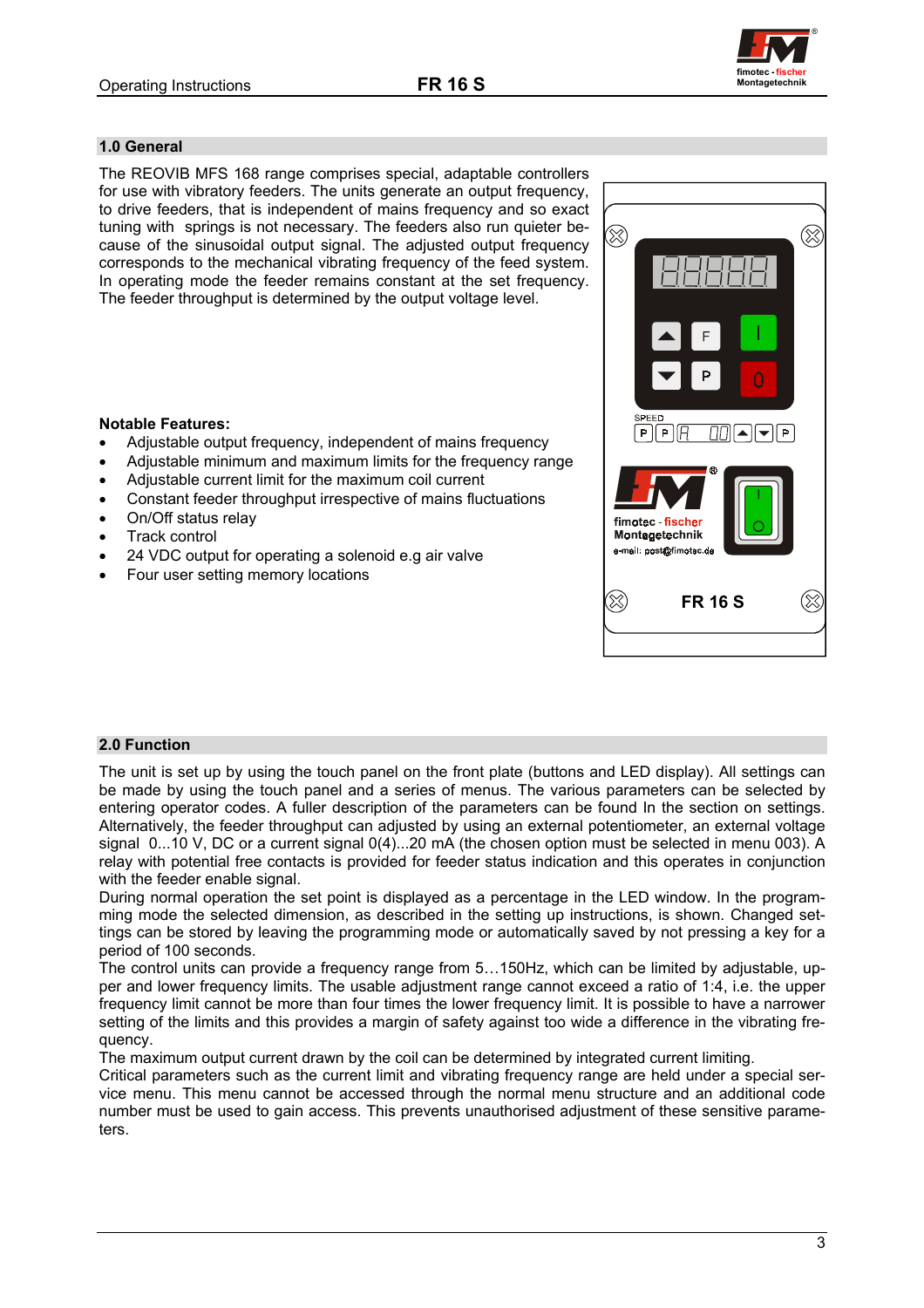

#### <span id="page-4-0"></span>**2.1 Track control**

The output can be switched ON and OFF from a track component sensor, using internal, adjustable time delays (ton and toff).

The queue of components rises above and drops below the track sensor position. The controller output switches on when the sensor cannot detect product and a switch-on time delay has elapsed. The output is switched off when product is detected and a switch-off time delay has elapsed (FULL displayed in the LED window). Gaps in the product feed cause resetting of the time delay. The time will always be precise from the last or first component, respectively. The ON and OFF



time delays are set in the programming menu. The first decimal point in the display blinks to indicate that an internal timer is running.

With activating the feeder, another time- level " sensor time out" will be started. This time-level will give a fault message over the output ST6 after an adjustable time "t fault (1...240sec) has elapsed, if during this time period se no product has beeb detected by the sensor.

As an option, it is possible to also switch the feeder off. In this case the display will show "ERROR SE" alternately. This switch-off function must be selected in the menu "C15" with "E:E:" = I (ERROR reset by 0/I- button or enable on / off).

#### **2.2 Operating with two speeds (2 set points for coarse/fine switching)**

Coarse/Fine control can be used instead of track control (Menu C 003). The second set point is activated through the same sensor input that is used for track control. Either contacts or a 24 VDC signal can be used to change the set point from coarse to fine. The second set point is activated, immediately, by applying a 24 V signal

## (**The track control function is invalid**)

#### **2.3 Control inputs and output**

| Enable input:                   | External switch or 24 VDC signal voltage                                                                                                                          |
|---------------------------------|-------------------------------------------------------------------------------------------------------------------------------------------------------------------|
| Output Sensor time out:         | Internal contact                                                                                                                                                  |
| Sensor input for track control: | 24 V, DC (PNP)                                                                                                                                                    |
| Output status relay             | Status-Relay contact 250 V/1 A (changeover). Relay closes when the<br>feeder is running – the relay opens when there is no enable signal or a<br>fault displayed. |
| Air valve output:               | 230 V, AC (Main voltage)<br>Output for air blast, comes on with feeder and switches off, 0 - 60 sec.,<br>after feeder stops                                       |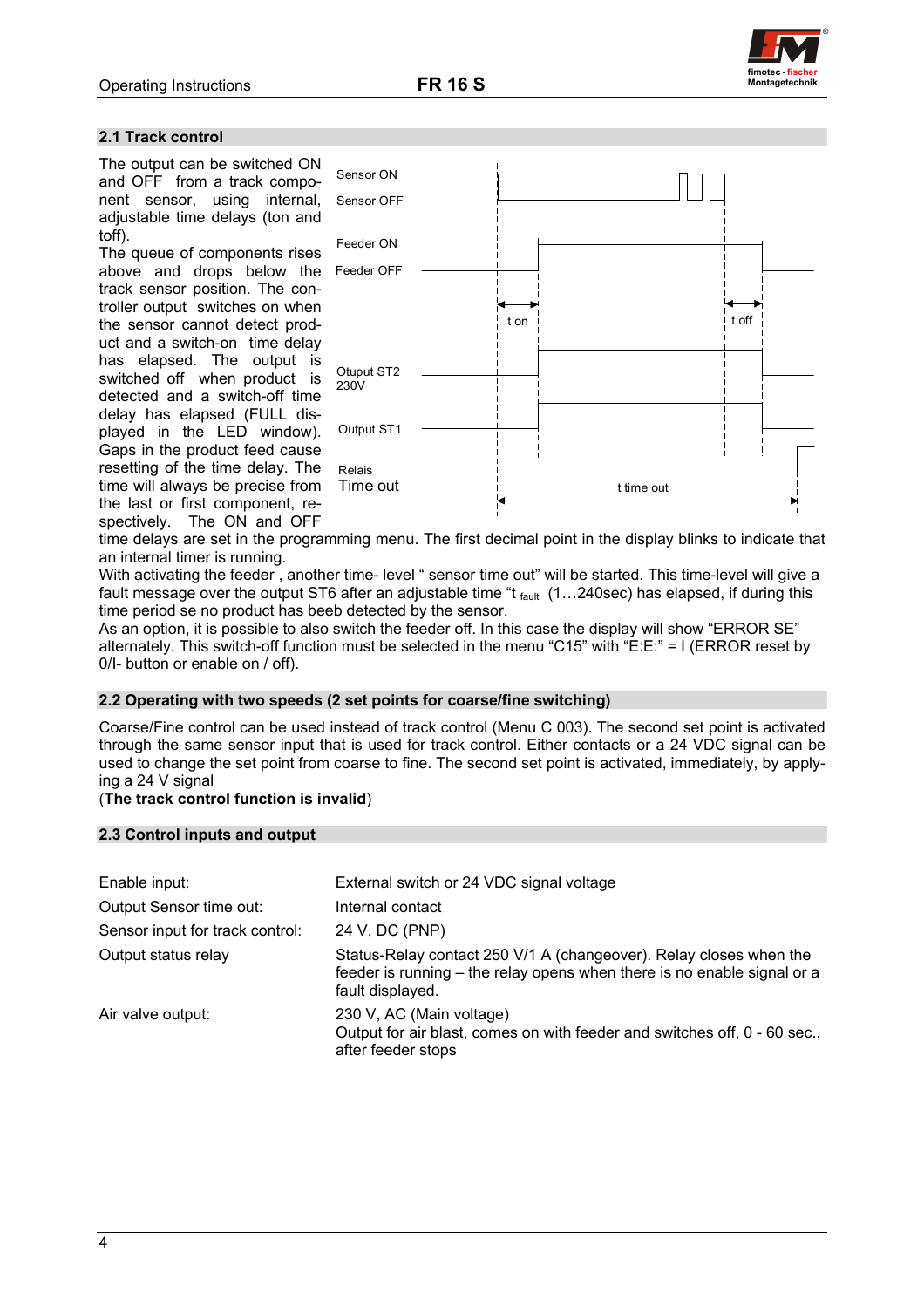

### <span id="page-5-0"></span>**2.3.1 Enable input**

In the standard settings the enable input is inverted. It means the controller is running without an external enable signal. For using the enable input the parameter "-En." in menu "C 003" must be set to "0"

## **2.4 Display**



Normal Mode: The throughput set point is displayed



Output switched off using the `0` button



Unit inhibited by the enable input



Output switched off by the track control sensor

## **3.0 Construction**

The units are available as stand-alone enclosed versions .

# **3.1 Enclosed units**

- Mains switch
- Touch panel with display
- Mains cable with plug
- Output socket for connecting to the feed system
- Sensor socket. The standard unit has provision for 24 VDC sensors with a PNP output
- Control socket for enable signal
- Control socket for status relais
- Control socket for sensor time out
- Control socket for Air valve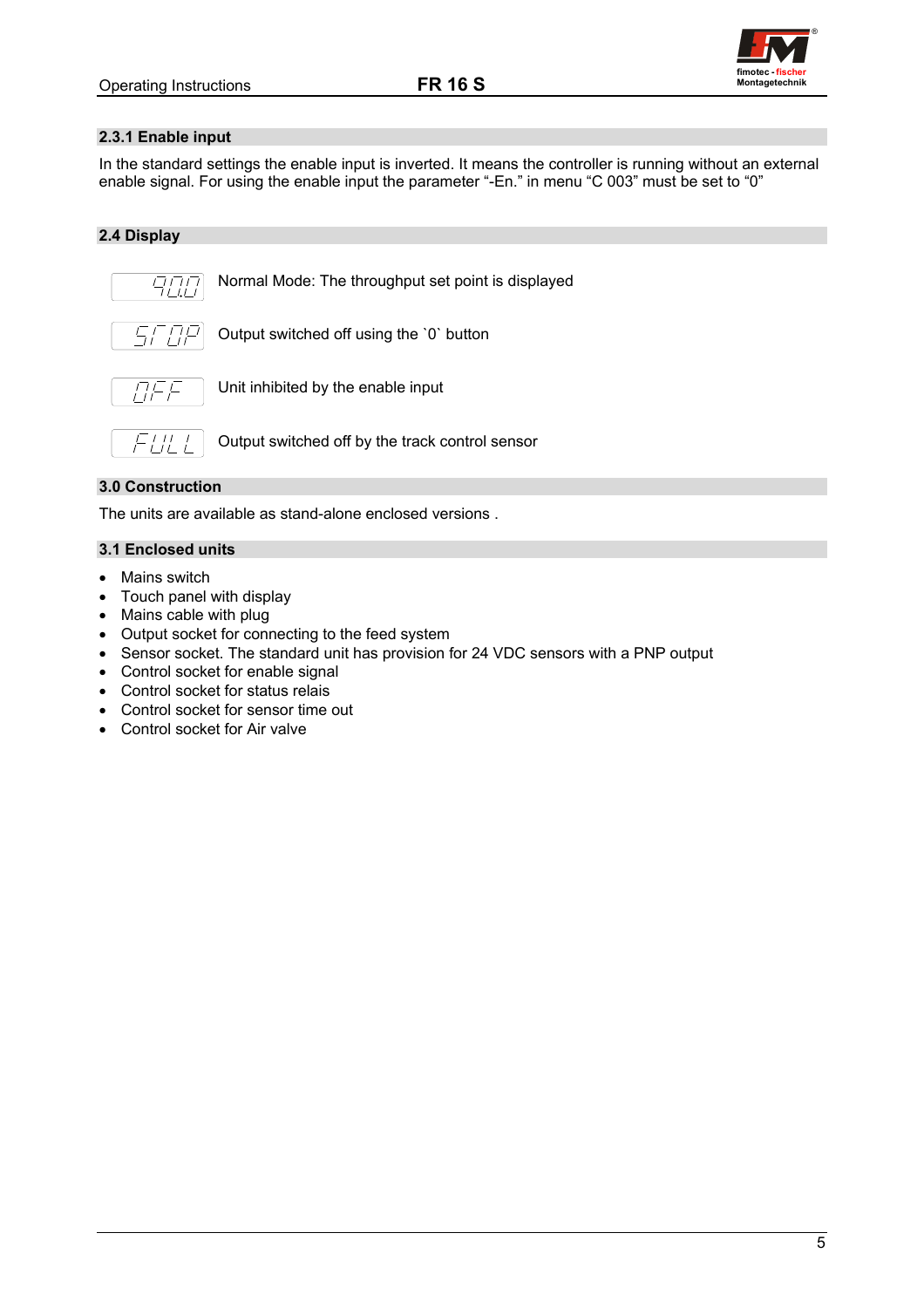<span id="page-6-0"></span>



## **4.0 Technical Data**

| Model Type                  | <b>FR 16 S</b>                                                        |  |  |  |  |
|-----------------------------|-----------------------------------------------------------------------|--|--|--|--|
| Supply voltage              | 110 V, 240 V +/- 10 %, 50/60                                          |  |  |  |  |
| Output                      | 095 V, 0205 V                                                         |  |  |  |  |
| Output current              | Max. 6 A                                                              |  |  |  |  |
| Recommended *<br>Protection | 16 A Anti-surge<br>Type D current trip device                         |  |  |  |  |
| Enable                      | 24 V, DC input (connect to internal 24 V reference)                   |  |  |  |  |
| Status relay                | Change-over contacts, 250V, 1 A                                       |  |  |  |  |
| Sensor supply               | 24 V, DC, 100 mA                                                      |  |  |  |  |
| Sensor type                 | <b>PNP</b> output                                                     |  |  |  |  |
| Solenoid valve out-<br>put  | 230 V, AC (110 V) switched on with feeder unit, off 0 - 60 sec. later |  |  |  |  |
| Operating tempera-<br>ture  | $0+45 °C$                                                             |  |  |  |  |
| Storage temperature         | $-10+80 °C$                                                           |  |  |  |  |
| Altitude                    | 1000 m 0.5 % rated current reduction for each additional 100 m        |  |  |  |  |
| Protection                  | IP 54                                                                 |  |  |  |  |

**\* The units are provided with switch-on, current damping. However it is still possible that some internal capacitor, energising, current spikes will be generated, especially when several units are switched on simultaneously. Therefore, fuses and overload trips should have anti current surge characteristics.** 

#### **5.0 Ordering code**

| `vnc | .<br>.<br>:tior                                                                                           |
|------|-----------------------------------------------------------------------------------------------------------|
| . EF | .<br>∩∩nı.<br>acc.<br>regulation<br>Version<br>sure i<br>ano<br>track:<br>with<br>celer:<br>פחר<br>ometer |

### **6.0 Declaration of Conformity**

We declare that these products conform with the following standards : EN 50081-2 and EN 50082-2 in accordance with the regulations of guidelines 89/336/EWG.

REO ELEKTRONIK GMBH, D-42657 Solingen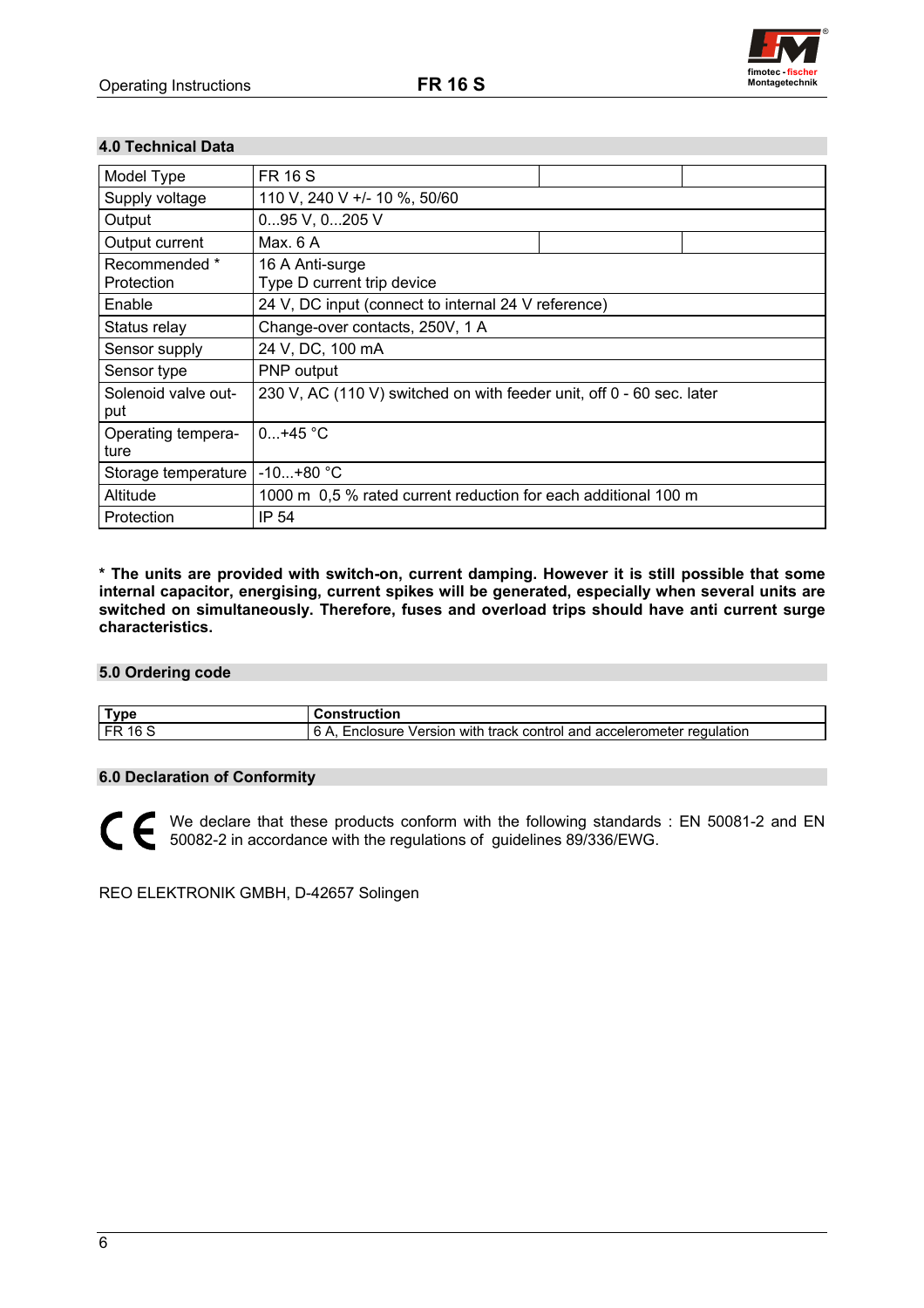

## <span id="page-7-0"></span>**7.0 Settings**

**After checking the correct operation of the controller in conjunction with the vibratory feed system it is advisable to restrict the user to feeder throughput settings only.**

# **Setting the feeder throughput:**

**Press the P key twice and adjust the throughput with the cursor keys (Code C. 000).** 

| l Parameter:           |          | Code | Factory set-<br>ting: | Entry<br>Code: |
|------------------------|----------|------|-----------------------|----------------|
| Vibratory feeder       |          |      |                       |                |
| Amplitude (throughput) | $0100\%$ |      | $0\%$                 | 000, 002       |

### **The following variable parameters are available for setting up the feed system**

| Parameter: |                                           |                  | Display                   | <b>Factory</b>          | Entry                 |
|------------|-------------------------------------------|------------------|---------------------------|-------------------------|-----------------------|
|            |                                           |                  |                           | settings:               | Code:                 |
|            | <b>Vibratory feeder</b>                   |                  |                           |                         |                       |
|            | • Amplitude (throughput)                  | 0100%            | A.                        | $0\%$                   | 000, 002,<br>020, 096 |
| $\bullet$  | Maximum control limit (U <sub>max</sub> ) | 50100 %          | Ρ.                        | 100 %                   | 020, 096              |
|            | Vibrating frequency                       | 30140 Hz         | $\overline{\mathsf{F}}$ . | $100$ Hz                | 020, 096              |
| $\bullet$  | Soft start ramp up                        | $010$ Sec.       | $\overline{I}$ .          | $\overline{0}$ , 1 sec. | 020, 096              |
| $\bullet$  | Soft stop ramp down                       | $010$ Sec.       | Ϊ.                        | $0.1$ sec.              | 020, 096              |
| $\bullet$  | Switch to external set point              | 0/1              | E.S.P.                    | $\mathbf 0$             | $\overline{003}$      |
| $\bullet$  | Set point 0(4)20 mA                       | $\overline{0/1}$ | 4.20                      | $\overline{0}$          | 003                   |
| $\bullet$  | Potentiometer set point                   | 0/1              | Pot.                      | $\mathbf 0$             | 003                   |
| $\bullet$  | Coarse / Fine control                     | 0/1              | S.P.2.                    | $\mathbf 0$             | $\overline{003}$      |
|            | Invert enable                             | 0/1              | -En.                      |                         | 003                   |
|            | <b>Regulation (with sensor)</b>           |                  |                           |                         |                       |
|            | Switch to regulation                      | $\overline{0/1}$ | ACC.                      | $\mathbf 0$             | 008                   |
| $\bullet$  | P characteristic                          | 0100             | P.A.                      | 40                      | 008                   |
| $\bullet$  | I characteristic                          | 0100             | $\overline{A}$ .          | 100                     | $\overline{008}$      |
|            | Automatic frequency control               | 0/1              | A.F.C                     | $\mathbf 0$             | $\overline{008}$      |
|            | Start automatic frequency search          |                  | A.F.S.                    |                         | 008                   |
|            | <b>Track control</b>                      |                  |                           |                         |                       |
|            | Switch on time delay                      | 060 Sec.         | Ī.                        | 1 sec.                  | 007, 167              |
|            | Switch off time delay                     | 060 Sec.         | O.                        | 1 sec.                  | 007, 167              |
|            | Invert sensor                             | PNP / PNP        | $-SE.$                    | <b>PNP</b>              | 007, 167              |
|            |                                           | inverted         |                           |                         |                       |
| $\bullet$  | Sensor Time-out                           | 0/1              | $\overline{E}$ .          | $\mathbf 0$             | 015                   |
| $\bullet$  | Sense Time delay (Sensor Time-out)        | 1240 Sec.        | E.E.                      | 180                     | $\overline{015}$      |
| $\bullet$  | Follow-up time                            | $060$ Sec.       | Ai.                       | 4 sec                   | 015                   |
|            | <b>Service</b>                            |                  |                           |                         |                       |
| $\bullet$  | Display actual output current             |                  | i.                        |                         | 040                   |
|            | Display actual frequency<br>$\bullet$     |                  | F.                        |                         | $\overline{040}$      |
|            | <b>ERROR Reset</b><br>$\bullet$           |                  | CIr.Err.                  |                         | 009                   |
| $\bullet$  | Save user settings (03)                   |                  | PUSH.                     |                         | 143                   |
| $\bullet$  | Recall factory settings                   |                  | FAC.                      |                         | $\overline{210}$      |
| $\bullet$  | Recall user settings (03)                 |                  | US.PA.                    |                         | $\overline{210}$      |
| $\bullet$  | Hide programming menus                    | 0/1              | Hd.C.                     | $\mathbf 0$             | 117                   |
| $\bullet$  | Display software version                  |                  |                           |                         | 001                   |
|            |                                           |                  |                           |                         |                       |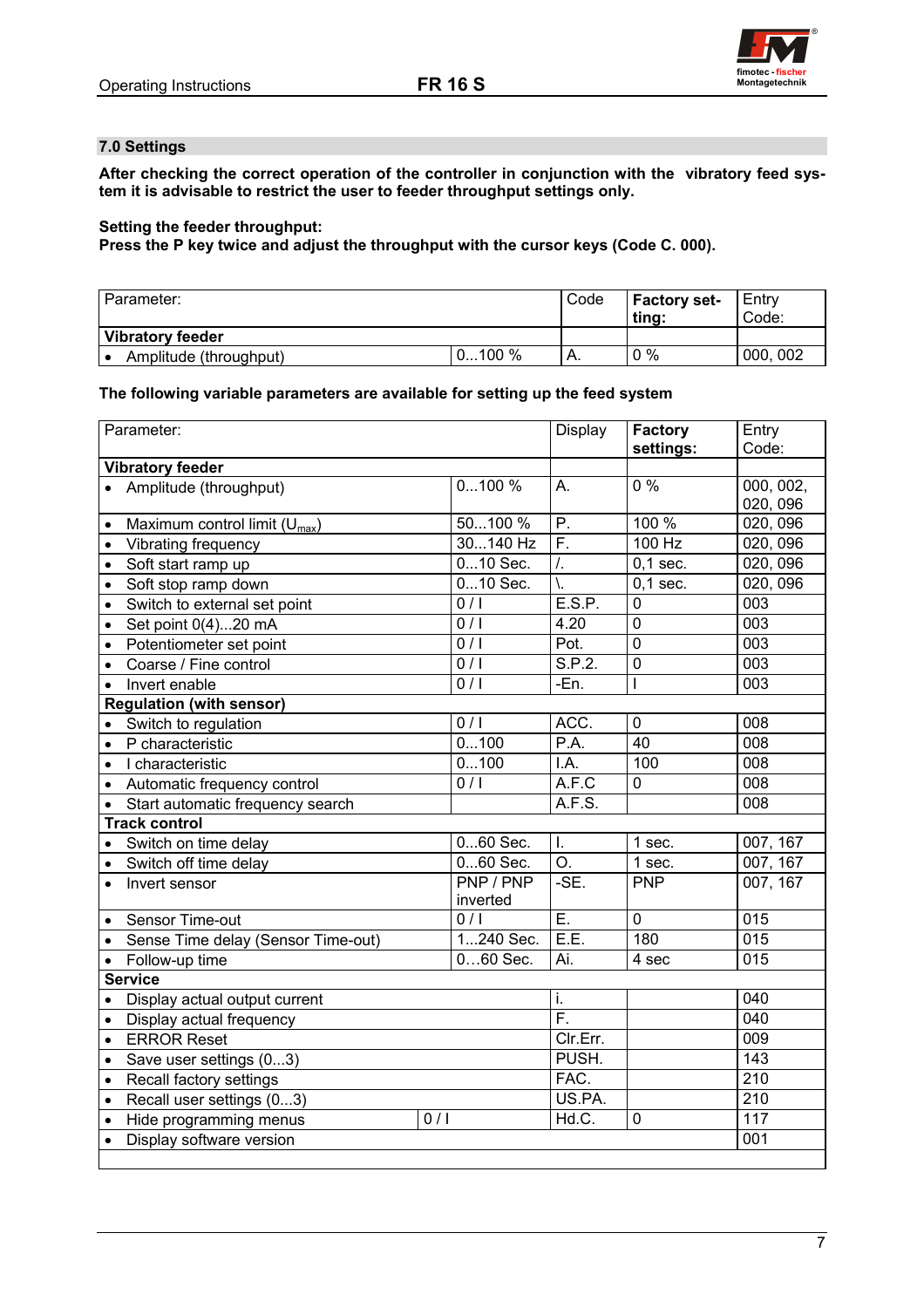

## <span id="page-8-0"></span>**8.0 Control elements**

### **8.1 Settings**

The six buttons and a LED display found in the front panel, are used for operating and setting up the unit. All operating methods and adjustable parameters can be set up through this panel.

The "I" and "O" buttons are used for switching the unit ON and OFF, however, **these do not provide mains isolation**, they simply inhibit the power semiconductors

The "P", "F" and "Cursor Buttons" are used for parameter adjustment. Parameters are set by using menu controls which are called up by entering operator codes. The functions are described in greater detail in the section on setting instructions.

The display value can be increased or decreased by units, or tenths of units, by a short press of the cursor buttons. Holding the buttons down will cause the display to change in units of ten.



To prevent accidental or unauthorized adjustment the adjustment parameters, in the user menus, are protected. A code must be entered to open the user menus. There are different pass codes for each function group.

#### **Setting adjustments are automatically saved upon leaving the programming mode or if no button is pressed for a period of 100 seconds.**

All setting routines are commenced by pressing the programming button "P". The following diagram should clarify the sequence in which keys are pressed:-



- 1. Press the "P" key.
- 2. Select the code number with the cursor keys.
- 3. Press the "P" key. This displays the first menu point. The required menu point can be found by repeatedly pressing the "P" key (scrolling).
- 4. The value in the menu point can be changed with the cursor keys.
- 5. Scroll to the next menu point or to the end of the menu, which returns the display to the set point value, by pressing the "P" key. To exit the menu and return back to the normal display, quickly, depress the "P" key for 5 seconds.
- 6. To return back to the previous position in the menu, press the "F" key.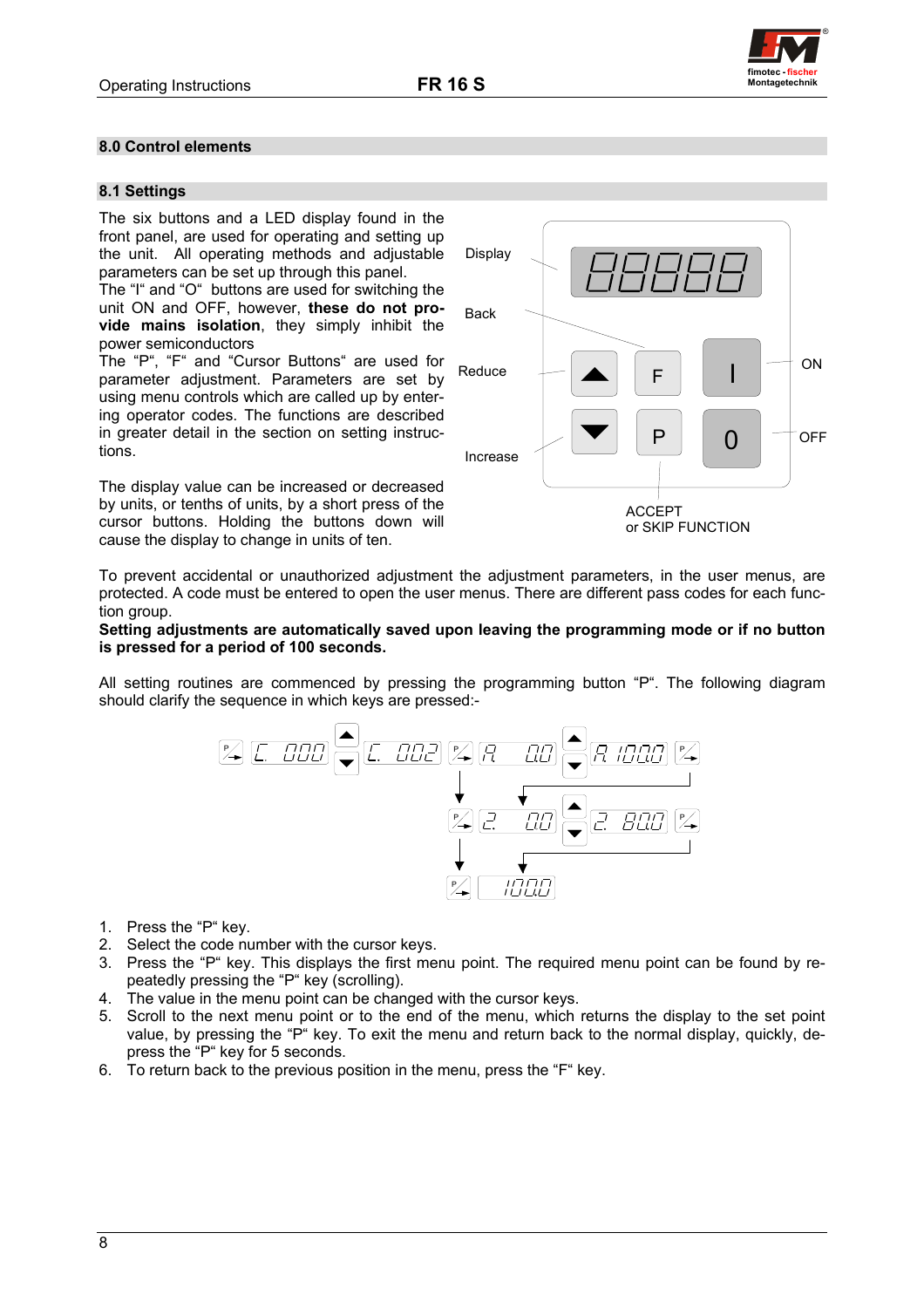

### <span id="page-9-0"></span>**9.0 Commissioning**

#### **9.1 Preliminary steps**

- Check that the unit is correct for the local mains supply (rating plate information) and that it is correctly rated for the feed system.
- Connect the controller according to the connection diagram

## **Important points**



Using the control units described in this document, it is possible to adjust the feed system so that it runs at resonance. In this condition it is possible to obtain excessive output for a very low set point setting. Therefore extreme care should be taken to avoid causing dam- age to the drive coil, through hammering.

In practice it is not possible to run at resonant frequency without accelerometer feedback because the system would be unstable and uncontrollable. The system must be set safely off resonance i.e. either above or below the natural frequency.

**Resonant frequency:** Depending on the spring and mass design of the feeder system it is possible to have resonance at more than one frequency. These additional resonance points are multiples of the main frequency. For this reason in critical situations it is possible that the automatic frequency search will not find true resonance and in such cases the natural frequency must be determined manually.

### **9.1.1 Operating frequency of the feeder coil**

It is possible that the current flowing through the coil will increase for a small frequency adjustment. and so this should be checked with a true RMS instrument for each new application as well as monitoring the coil for heat build-up.

The coil should be designed for the correct operating frequency to prevent excessive current draw and the consequential overloading of the coil.

#### **9.1.2 Measurement of the output voltage and current**

The voltage and current cannot be measured with a regular instrument because the controller output uses an electronic inverter with a pulse width modulation signal. An effective measuring instrument such as a moving iron meter (analog) must be used. It is recommended that an analog instrument is used rather than an electronic multi-meter which will give a misleading reading.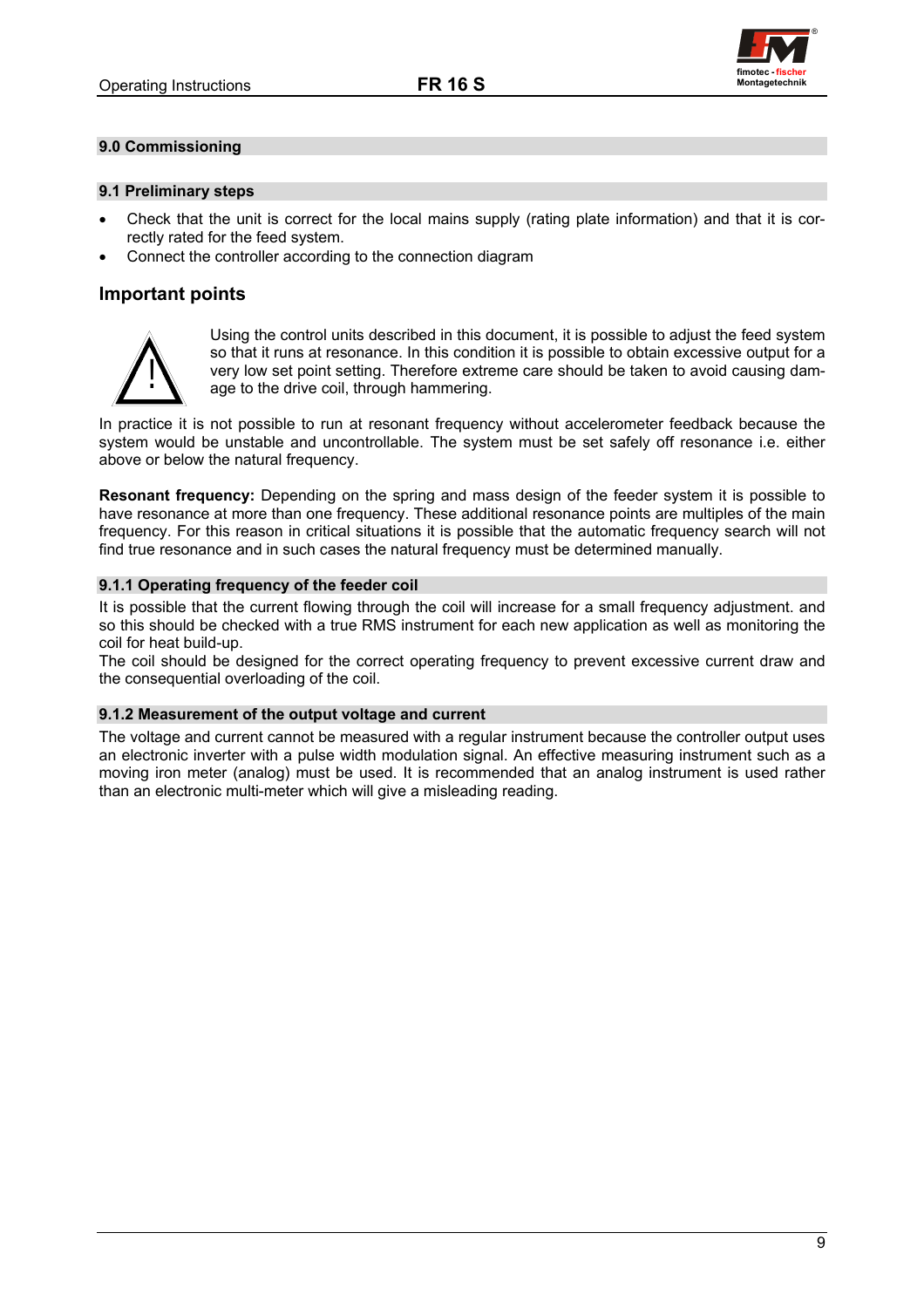

### <span id="page-10-0"></span>**9.2 Putting the equipment into operation**

- 1. Establish the vibrating frequency.
- 2. Establish the power of the feed system (maximum permissible current draw).

### For a new feeder where settings are unknown: (see also comments below)

**Without connecting the feeder**, select parameter FAC in menu C210 (reset factory settings), press the cursor key to reset (SAFE) and press the P key to leave the menu. The factory settings are listed in the table in section 7, headed settings

### **! Comments !**

It is possible that a special parameter set, for a machine manufacturer, has been pre-stored under a user code and these can be recalled. In such instances specific machine settings will be loaded and so the next steps are not relevant.

Basic settings:

- Connect feeder.
- Set frequency (refer to feeder data sheet). Menu C096 parameter F.
- Check current limit (refer to feeder data sheet). Menu C040 parameter I (shows the current limit as a percentage of maximum). If applicable use service menu for setting.
- Increase set point, observe feeder, check running.
- Increase set point to maximum and check if power needs limiting (hammering). If necessary adjust the limit as follows:-
- Adjust set point to zero
- Set parameter P (maximum limit) in Menu C096 to 50
- Adjust set point A to 100%.
- Increase the maximum limit P from 50% until the required amplitude is reached.
- The full set point range of 0...100% can now be used.

Additional settings e.g. soft start, time delays etc. can be set to suit the particular equipment.

#### **Determining the output frequency (vibrating frequency)**

It is essential that the output frequency is adjusted with the set point set at a low frequency, otherwise on hitting the resonant frequency it is possible to achieve a high amplitude with a low output voltage. An analog, effective value, current indicating unit (moving iron meter) must be connected into the output circuit. **Resonant is reached when there is a maximum amplitude for a minimum output current.** 

**To achieve a stable feed system there must be an offset between the vibrating frequency and resonance (approx. 1…2Hz).** This offset must be determined by the user because different feeders have different running characteristics.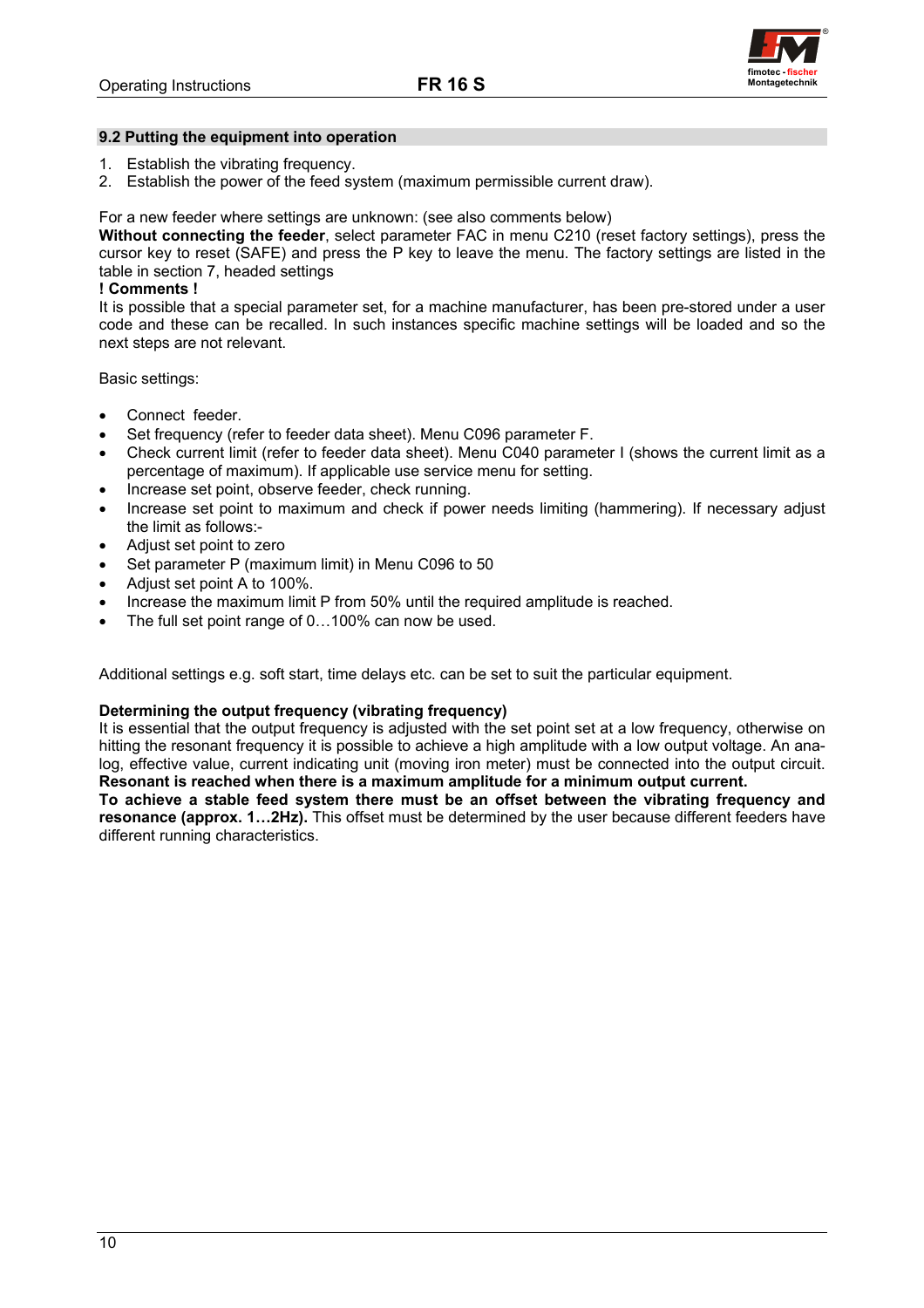

# <span id="page-11-0"></span>**10.0 Setting Instructions**

# **10.1 User adjustment of throughput**

Code C. 000



A further set point code can be found under C002 (for use in coarse/fine operation)



# **10.2 Tuning the feed system**

# **10.2.1 Feeder settings**

Code C. 020, 096

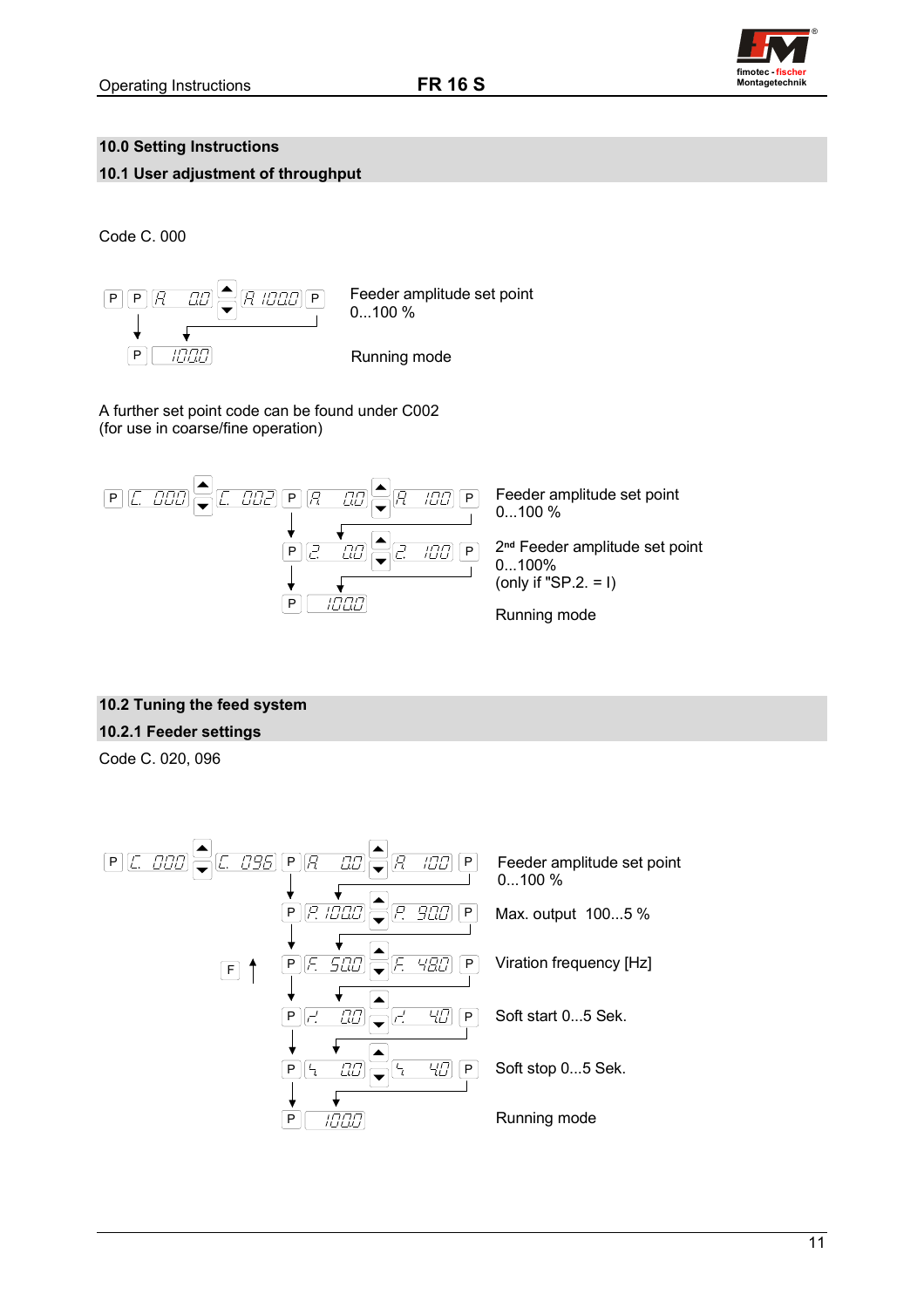

## <span id="page-12-0"></span>**10.2.2 Track control**

Code C. 007, 167



## **10.2.3 Time out and follow-up time**

Code C 015



## **10.2.4 Set point source**

Code C. 003

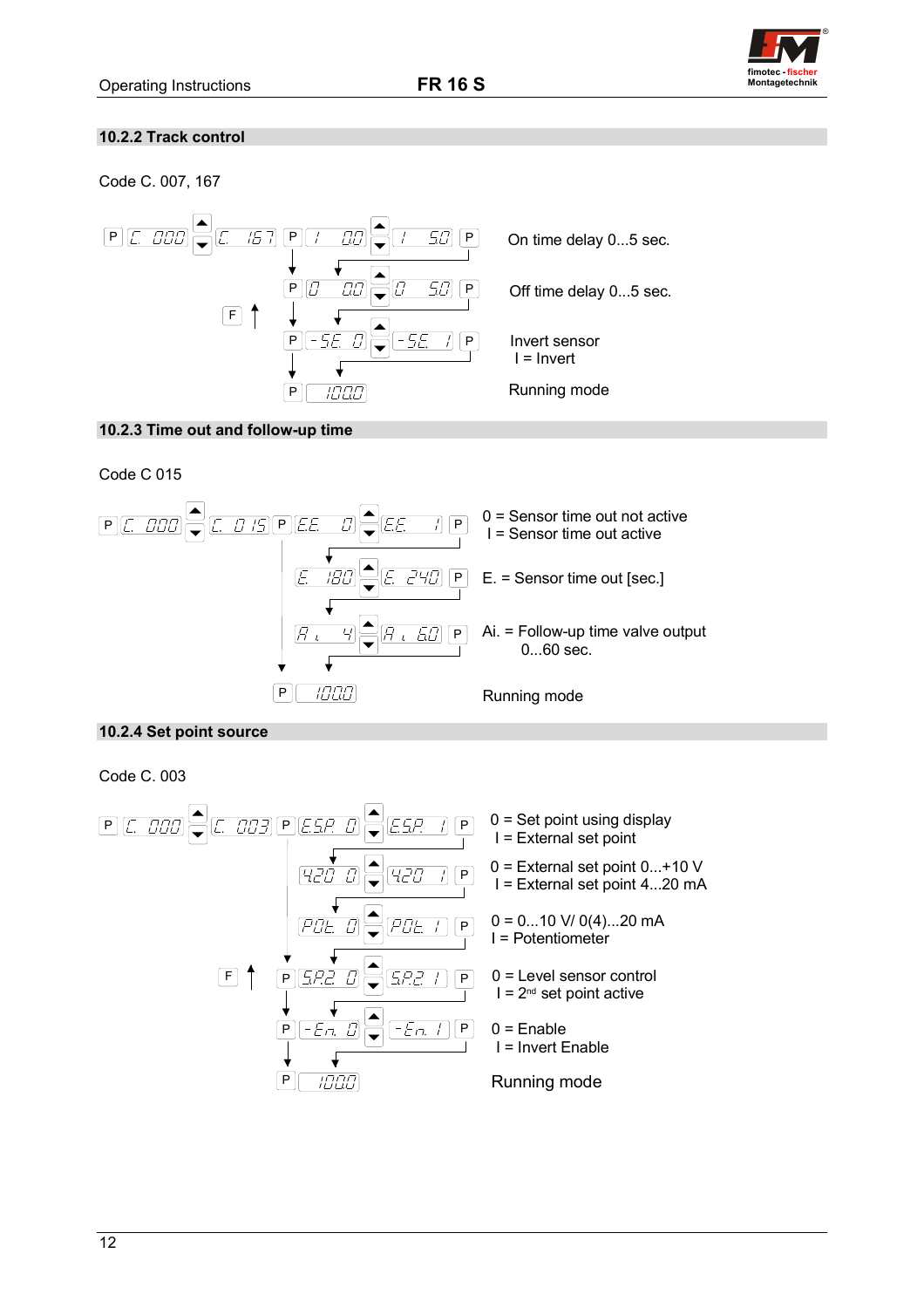

## <span id="page-13-0"></span>**10.2.4.1 Regulation mode**

## Code C. 008

Code 008



## **10.2.4.2 Instructions for using regulation mode**

- An accelerometer e.g. SW11 must be fitted to the vibratory feeder in order to run in regulation mode. The accelerometer should have a frequency range corresponding to that of the feeder.
- **All** vibration signals, that are picked up by the accelerometer, are used by the regulator circuit. Stray signals generated by neighbouring machinery, a flimsy accelerometer mounting, or an unstable support frame, can cause incorrect regulation to occur. It is especially important to ensure that there are no external influences, of this type, during the automatic frequency search routine.
- **Resonant frequencies**: It is possible to have several vibrating frequencies, where resonance occurs, depending on the springing and masses of the system. The additional resonant points are at multiples of the dominant resonant frequency. Under extreme circumstances the automatic frequency search may be unable to differentiate between these frequencies and so in theses instances the frequency must be set manually.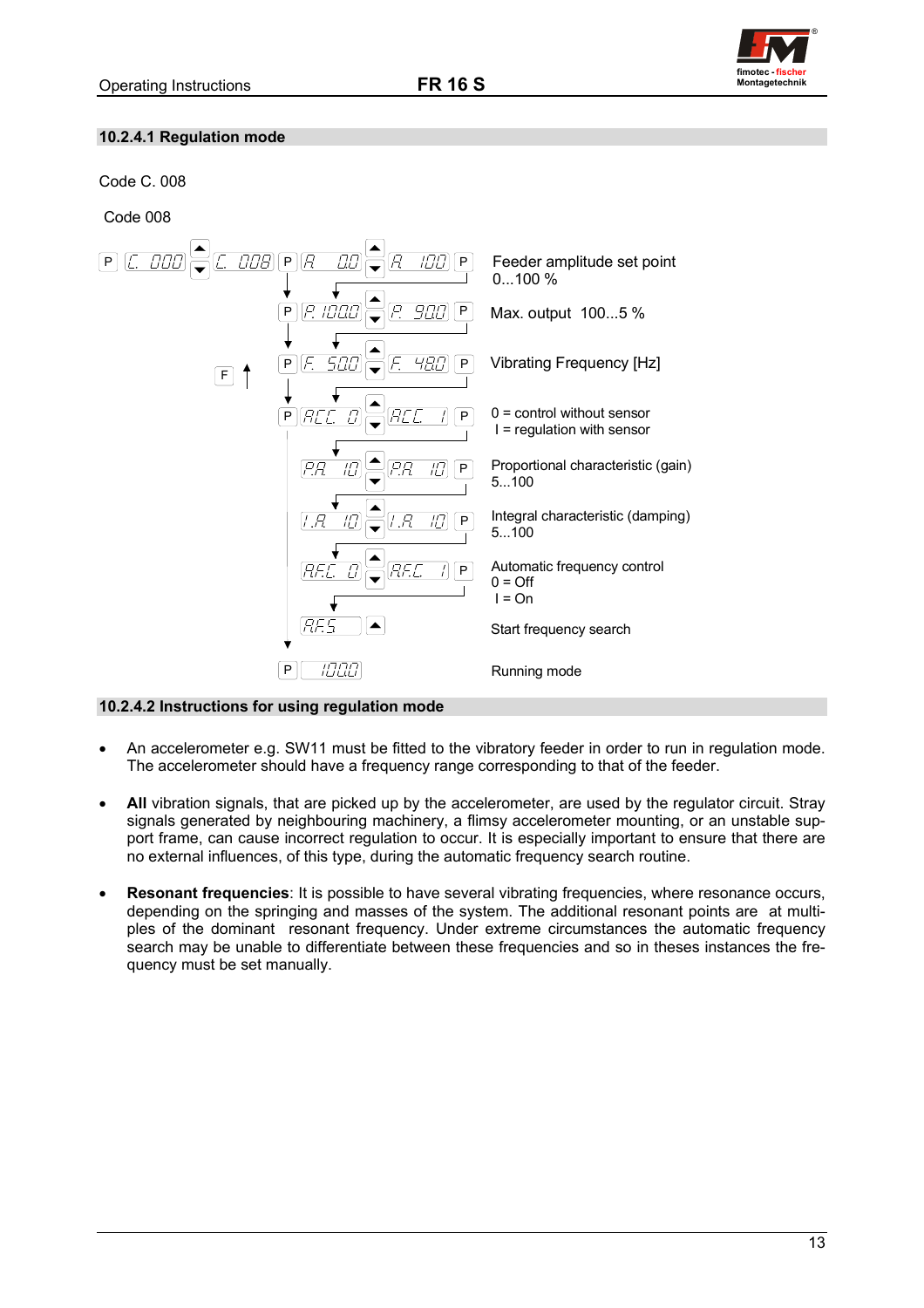

### <span id="page-14-0"></span>**10.2.4.3 Mounting the accelerometer**

The accelerometer should generate signals for the movement and acceleration of the feeder, which are fed back to the regulator circuit of the control unit. Therefore it is very important that no other extraneous vibration signals are picked up by the sensor



The sensor should be positioned so that it moves in the same direction as the feeder, ideally in the same plane as the springs, and it should be fitted on a solid block that will not generate vibration signals.

# **In regulation mode the magnitude of the output signal has a direct affect on the maximum amplitude of the feeder.**



On bowl feeders it is advisable to fit the sensor as near as possible to the outside diameter and in this position it will be subjected to the greatest movement

The control range of the set point will be considerably reduced when the sensor signal is weak.

s = deflection

Mounting position 1 = small deflection Mounting position 2 = large deflection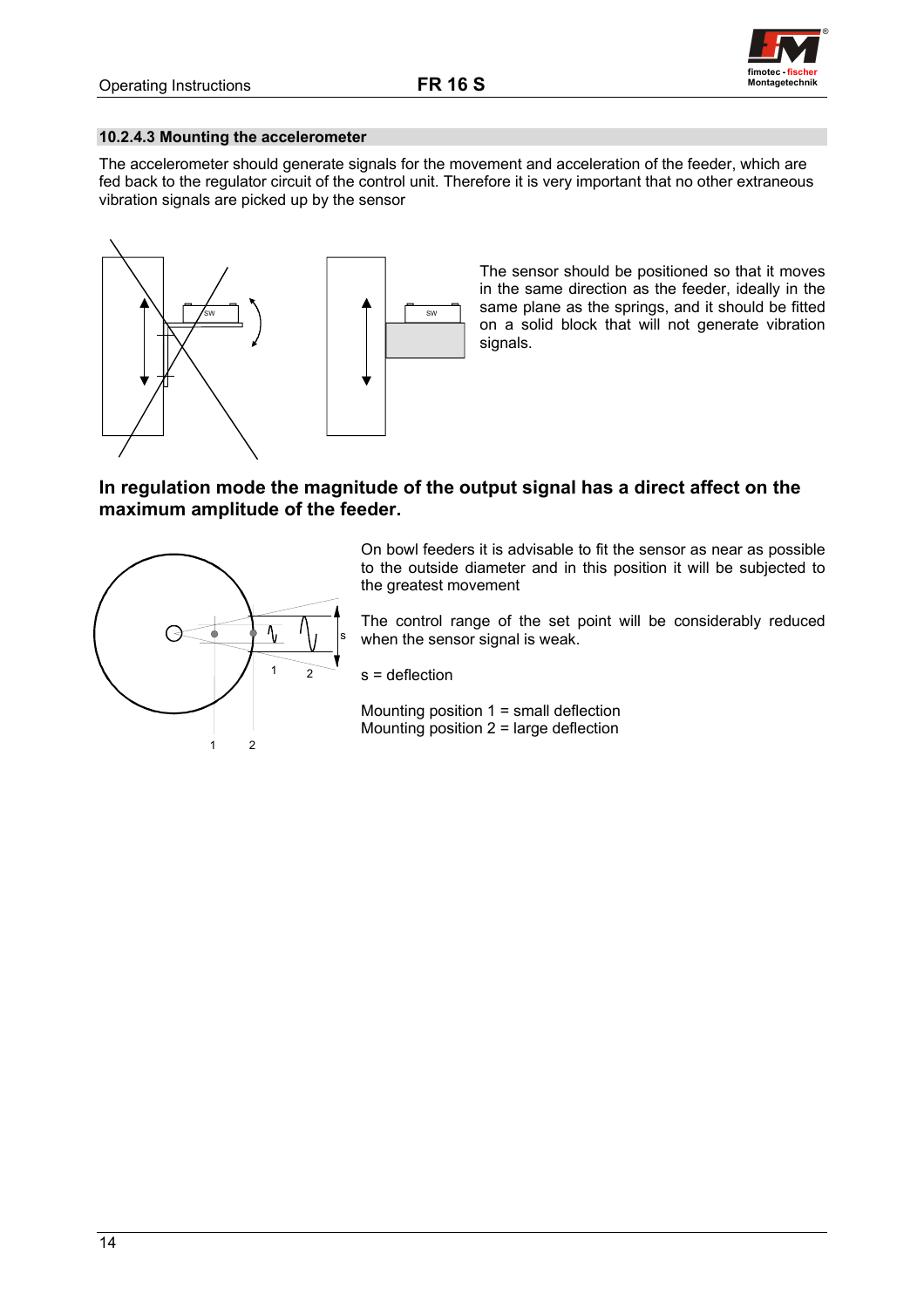

<span id="page-15-0"></span>

Linear feeder example

The controller, together with the sensor fitted on the feeder, produce a feed back loop, whereby the signal generated from the sensor determines the control range of the set point i.e. the regulator controls the feeder so that the effective value (feeder power or intensity of vibration) relates to the provided set point value. Because the effective value is dependent on the feeder (frequency, acceleration and amplitude) and in addition depends on the mounting position of the sensor, the regulator must be adapted to suit the output control range.

This is achieved by using the parameter P in Menu C 008. The measured sensor signal range is adjusted by changing this value. In most instances a value of less than 100 must be entered, so that the set point can reach 100% or can go as high as possible.

When it is not possible to achieve an acceptable range the accelerometer should be mounted in the location which gives the greatest movement (see the bowl feeder example).

The importance of scaling this value is demonstrated when, for example, a feeder takes a very long time to ramp up, after it has been switched on.

### **10.2.4.4 Relationship between acceleration and amplitude**

The sensor measures the momentary acceleration of the feeder. It generates a sinusoidal output voltage signal. The acceleration gets higher as the frequency increases. The sensor signal is greater for a higher frequency and lower amplitude than for a low frequency with a higher amplitude.

Acceleration

\n

| $a = \omega^2 s$                                                                                                                                       | where         | $\omega = 2 \pi f$ | In practice where 497 is approximated to 500 this gives, for example: |
|--------------------------------------------------------------------------------------------------------------------------------------------------------|---------------|--------------------|-----------------------------------------------------------------------|
| In practice the acceleration is influenced by gravitational force and the applied amplitude is measured in mm and so this gives the following formula: | Amplitude 3mm |                    |                                                                       |
| $a[g] = \frac{2^2 \pi^2 f^2 [Hz]^2 s_n [mm]}{9,81} = \frac{f^2 [Hz]^2 s_n [mm]}{497} = \frac{f^2 [Hz]^2 s_n [mm]}{497}$ \n                             | Or            |                    |                                                                       |
| $a[g] = \text{Acceleration (with respect to gravitational acceleration of 9.81 m/s2)}$                                                                 | Or            |                    |                                                                       |
| $a[g] = \text{Acceleration (with respect to gravitational acceleration of 9.81 m/s2)}$                                                                 | Or            |                    |                                                                       |
| $a = \frac{33^2 \cdot 5}{\approx 500} = 10,89g$                                                                                                        | 7.5 cm        |                    |                                                                       |

Using an accelerometer with an output signal of 0.3 V/g the sensor generates a peak voltage of 4.5V for a peak acceleration of 15g (Example 1), corresponding to a 3.18V RMS value.

Example 1:  $=$  > 15 g = > 4,5 V = > 3,18 Veff.

Example 2:  $=$  > 11 g = > 3,3 V = > 2,33 Veff.

Because of the vastly different acceleration values of various feeders there is a big difference in the feed back signals, which makes scaling necessary.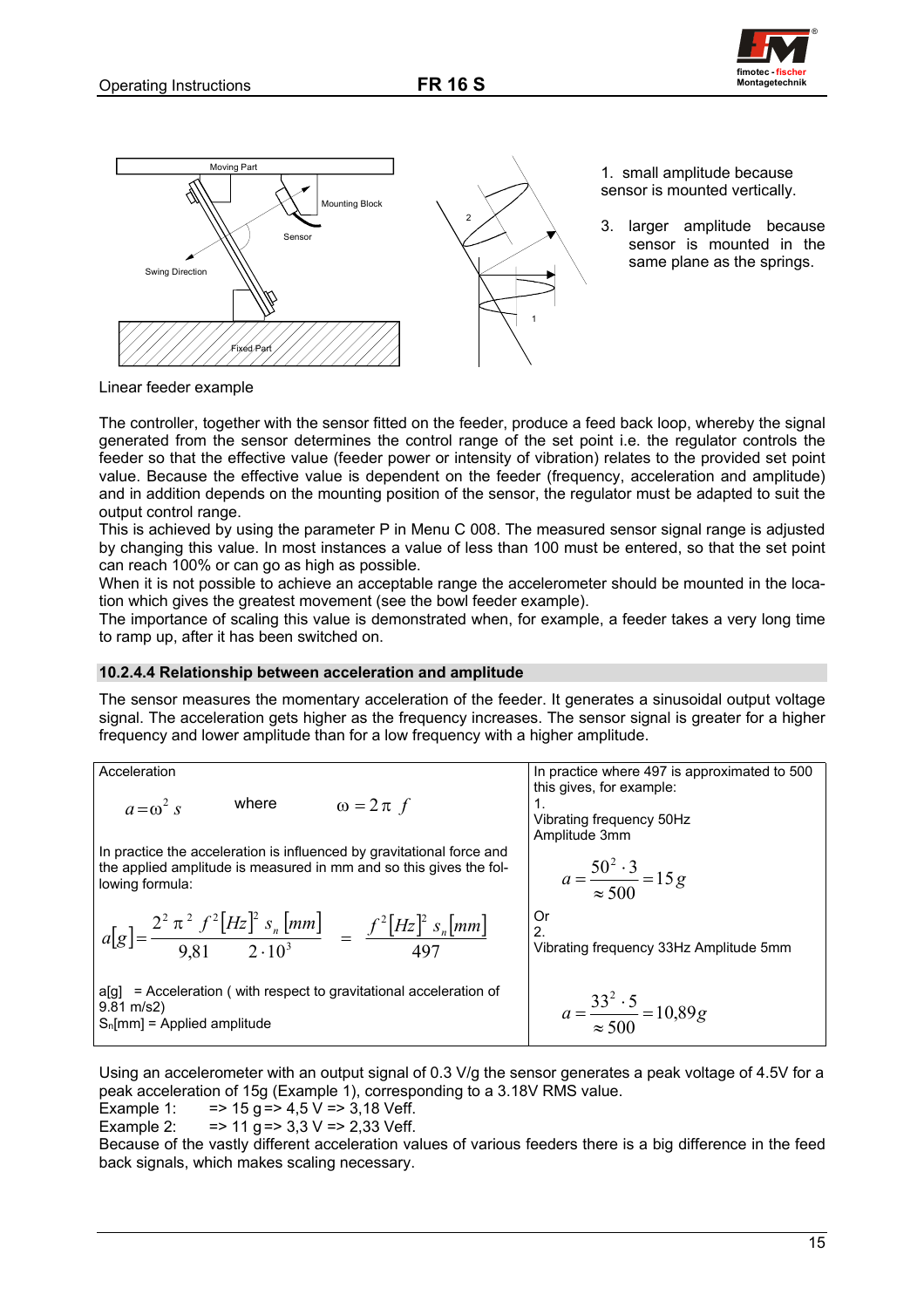

## <span id="page-16-0"></span>**10.2.4.5 Instructions for setting up the controller in regulation mode**

Connect control unit Install sensor and connect to controller

### **10.2.4.6 Determining the resonant frequency**

### **Manual setting of the vibrating frequency**

It is essential that the output frequency is adjusted with the set point set at a low frequency, otherwise on hitting the resonant frequency it is possible to achieve a high amplitude with a low output voltage. An analog, effective value, current indicating unit (moving iron meter) must be connected into the output circuit. **Resonant frequency is reached when there is a maximum amplitude for a minimum output current.** 

### **Automatic frequency search**

- The feeder should be empty for a frequency search
- Adjust the set point to zero
- Select regulation mode (Menu C 008, Parameter ACC = I )
- The optimum frequency of the feeder is found, automatically, by initiating the frequency search (Menu C 008, Parameter A.F.S.). When this has been found the controller resets the set point back to its original value (0).

### **10.2.4.7 Optimisating controller in regulation mode**

#### **Setting the control range**

- 1. In Menu C. 096 set parameter P (Max Limit) to 50 %
- 2. Set A (Feeder throughput) to 100%
- 3. Increase limit P from 50% until the required maximum feeder throughput is achieved

The full set point adjustment range of 0…100% can now be used

### **Optimising regulation: For unwanted feeder oscillation (hunting) or inadequate feedback regulation for load changes**

The response of the regulation circuit can be adjusted in menu C008 using the parameter PA (Proportional characteristic or circuit gain) and IA (Integral characteristic)

In menu C008 reduce PA until the oscillations are reduced Parameter IA should be set to at 100 if possible

## **10.2.4.8 Displays**



- 1. The maximum output power of the controller has been reached. The feedback signal from the sensor (acceleration) is too low in comparison with the set point. Reduce parameter P in Menu C096 or C008.
- 2. The maximum current setting has been reached.



The feedback signal from the sensor (acceleration) is too high.



Changing display: The regulator oscillates too quickly. Reduce parameter PA in Menu C008..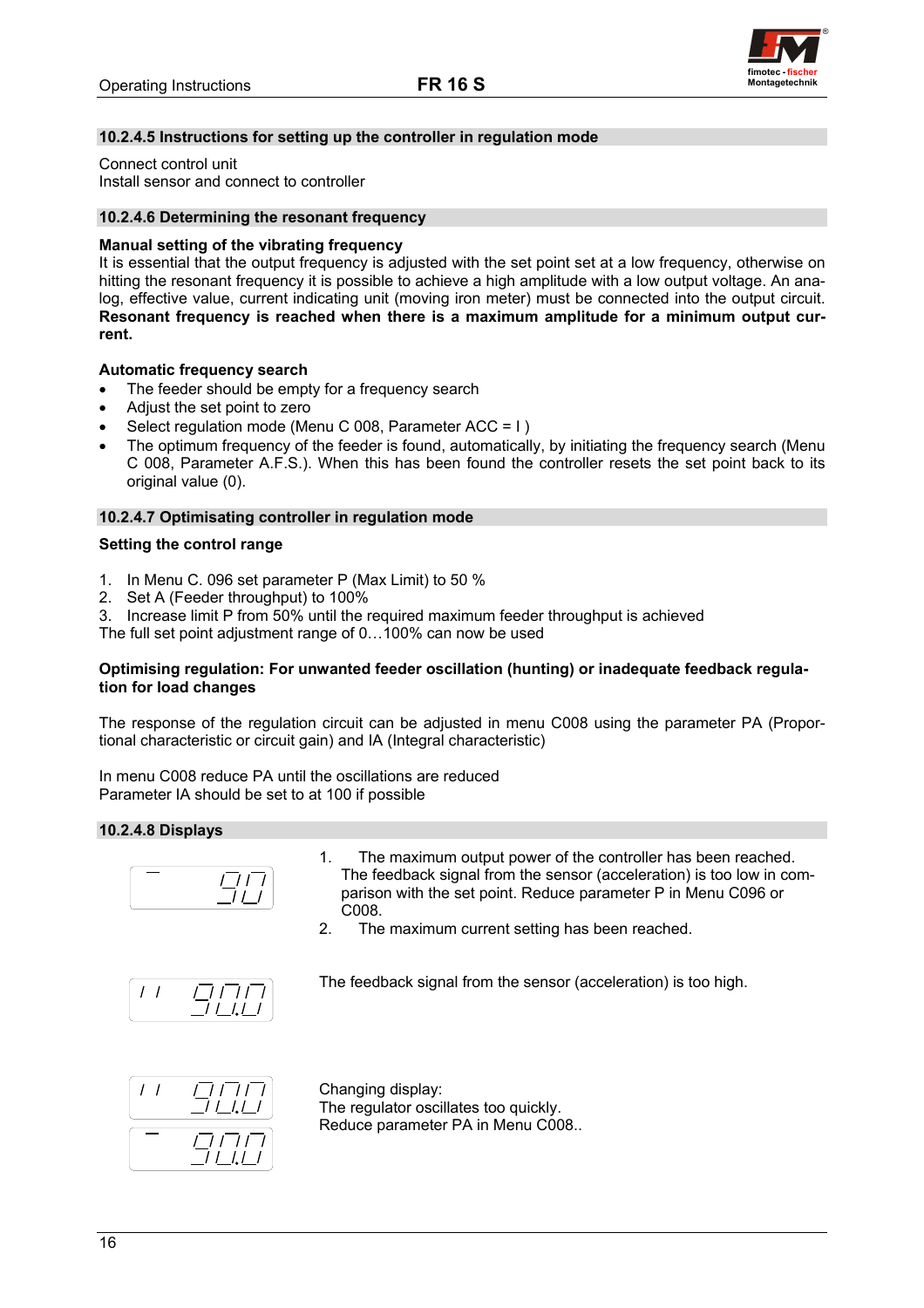# <span id="page-17-0"></span>**10.2.5 Save selected parameters**





# **10.2.6 Recall user and factory settings**

Code C. 210



# **10.2.7 Hide parameter menus**

Code C. 117



# **10.2.8 Hide set point**

Code C. 137



This parameter disabled only the set point access. For disable all parameters use also code C. 117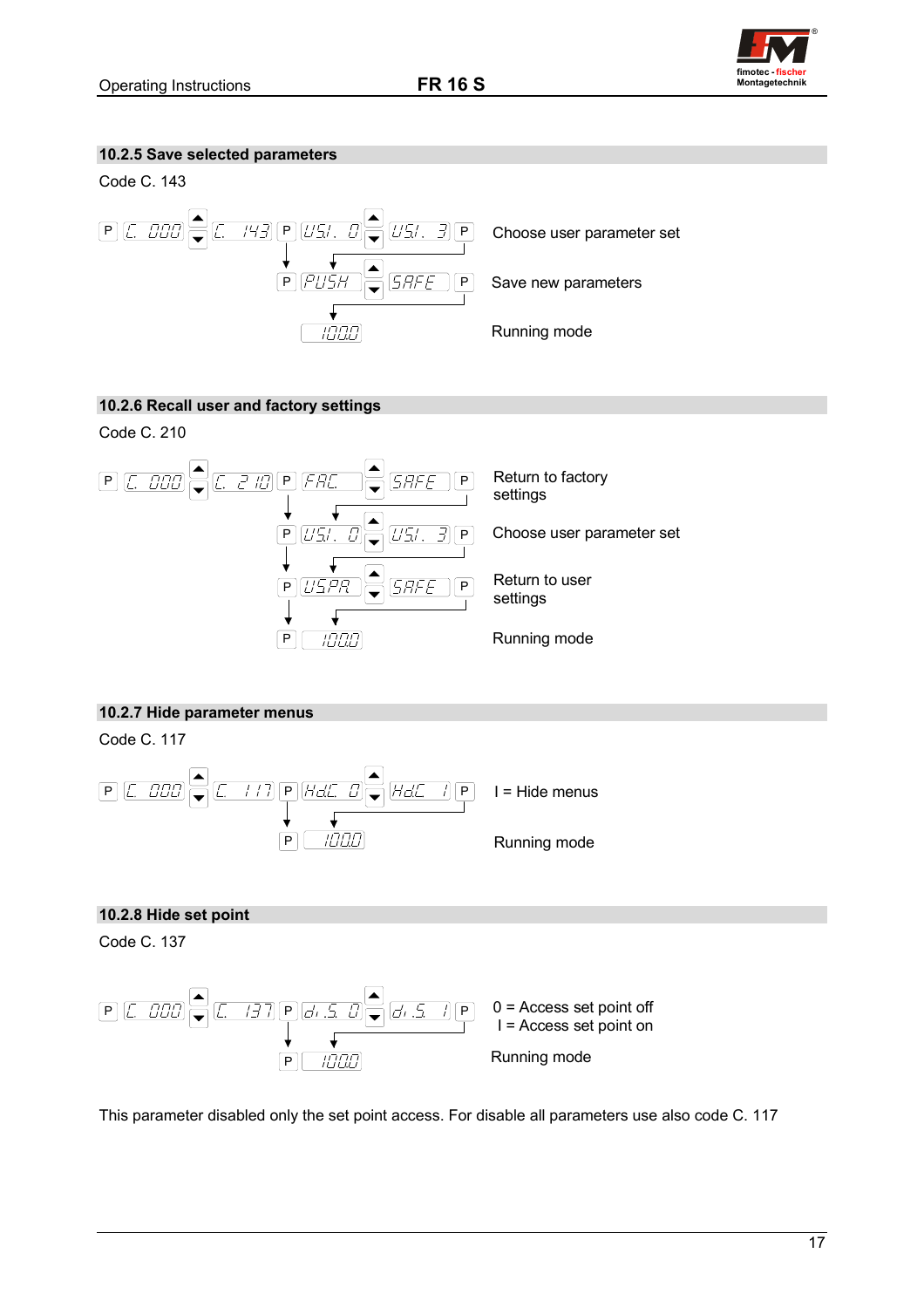

### <span id="page-18-0"></span>**10.2.9 ERROR Reset**

In the event of an error check that this is not caused by incorrect wiring or cable faults. The error message, ERROR ACC, can also occur if regulation mode is chosen (in Menu C008) and an accelerometer is not connected, for example.

Reset the error in the following manner:-



### **11.0 Error messages / ERROR reset**

Errors are indicated by an alternating code and ERROR display

#### **Overload limit**

Output level exceeded e.g. incorrect frequency setting, coil airgap to wide.

#### **Short circuit trip**

Faulty coil, short circuit or defective cable..

#### **Over voltage**

Supply voltage too high or back EMF from the coil at lower frequencies.

#### **Current spike limit**

Frequency set too low for installed coil or frequency altered too rapidly during setting up.

# PFAL  $T \cap T \cup T$

 $\overline{H}$ 

ורו

 $F$ rrar

n din

t cod

## **ERROR Reset through Menu C009**

**Sensor time out**  After sensor time out has elapsed

5F  $E$ rror

**ERROR Reset is achieved by pressing touch panel keys 0 or I during normal operation or by using Menu C009.**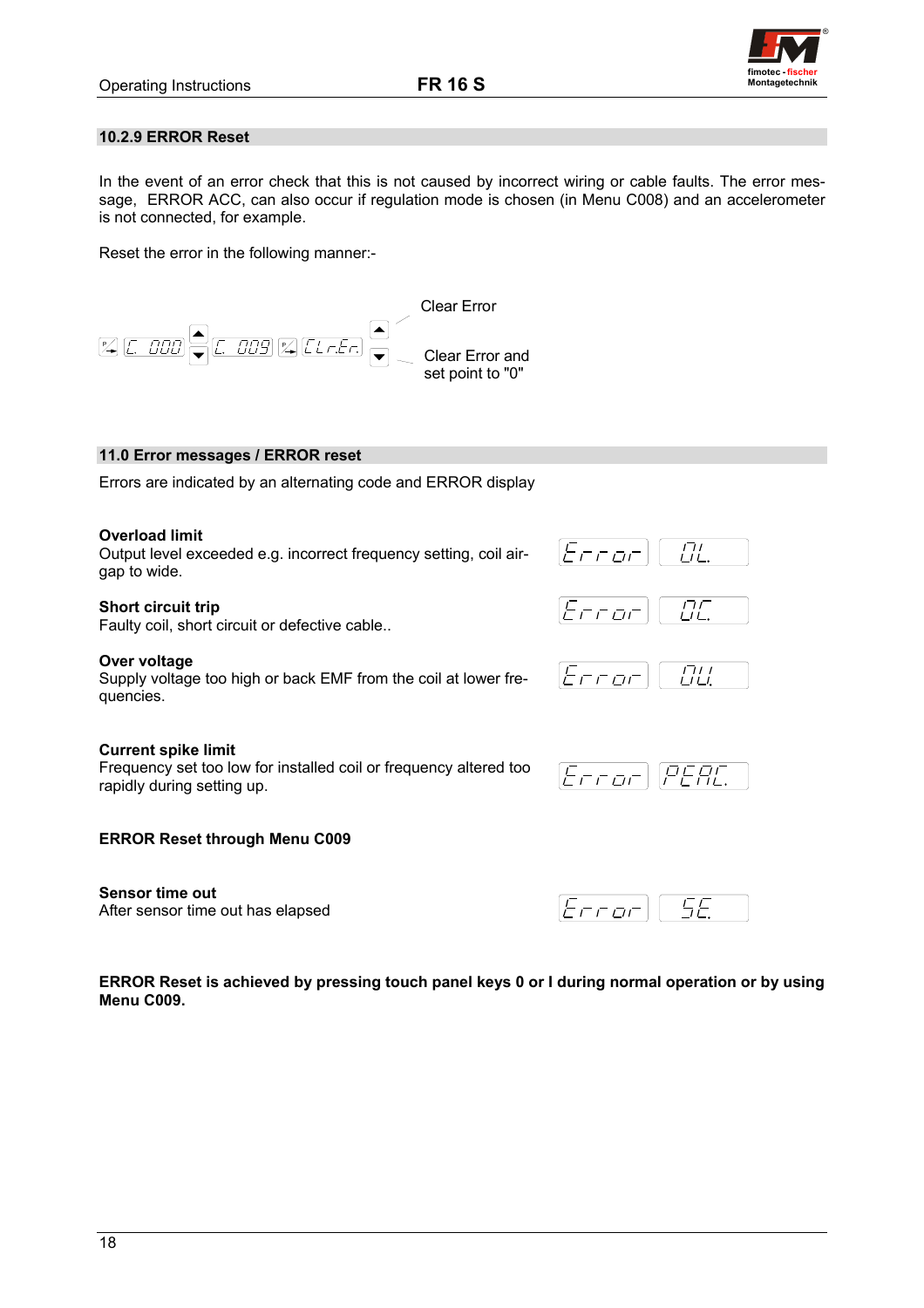

## <span id="page-19-0"></span>**12.0 Connections**



Abgeschirmtes Ausgangskabel verwenden!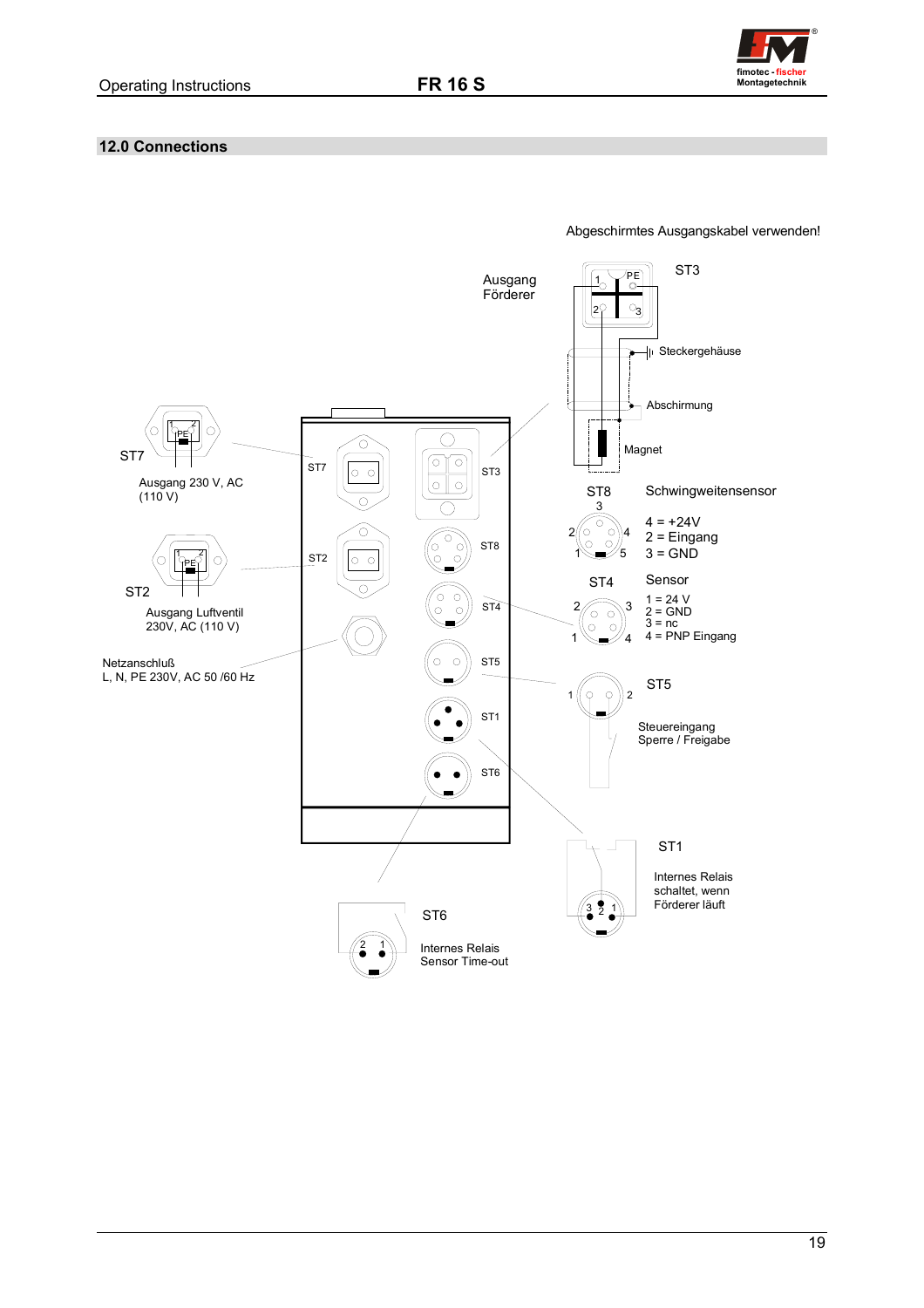

## <span id="page-20-0"></span>**13.0 Dimensions**



All dimensions in [mm]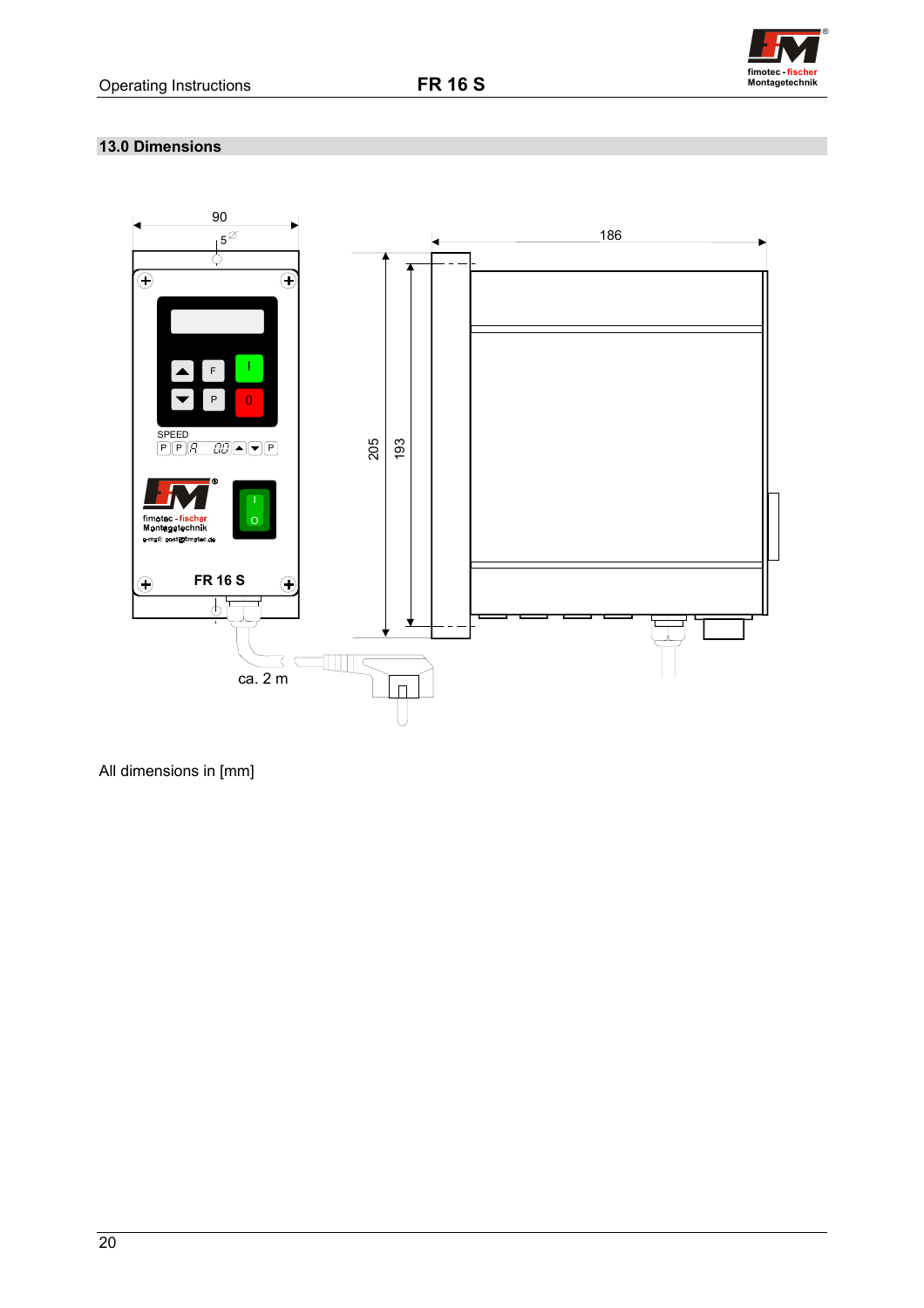

### <span id="page-21-0"></span>**A 1.0 Service appendix**

### **ATTENTION !**

**The settings described in this section relating to the service menu are intended for use by skilled persons because the functions and limits of the feed system can be greatly influenced by their adjustment** 

**It is the responsibility of the supplier of the equipment to decide whether this information should be released or restricted for use by service engineers only.** 

**The service menu cannot be accessed through the normal menu structure. It can only be enabled by using a special key code.** 

### **A 1.1 Service Menu**

The critical parameters, current limit and user adjustable frequency range are held in a separate service menu. This menu cannot be reached through the normal menu structure and must be enabled by using an additional code number. This prevents the unauthorised changing of these sensitive parameters

- **Current Limit** Protects the coil against overload.
- The output current limit is set to the maximum current rating of the coil.
- **Frequency limits** Protection against unhealthy operation. The vibrating frequency limits available to the user are fixed.
- **Output voltage limit** 110 V The output voltage limit allows 110v coils to be used on a 230V supply without damage.

| Parameter: |                            | Display   | Factory<br>setting: | Entry code: |     |
|------------|----------------------------|-----------|---------------------|-------------|-----|
|            | Enable service menu        | 0/1       | En.S.               |             | 127 |
|            | Adjust current limit       | 0100%     |                     | 100         | 040 |
|            | Set lower frequency        | $5150$ Hz | F.L.                | 35          | 040 |
|            | Set upper frequency        | $5150$ Hz | F.H.                | 140         | 040 |
|            | Limit output voltage 110 V | 0/1       | P.Li.               |             | 040 |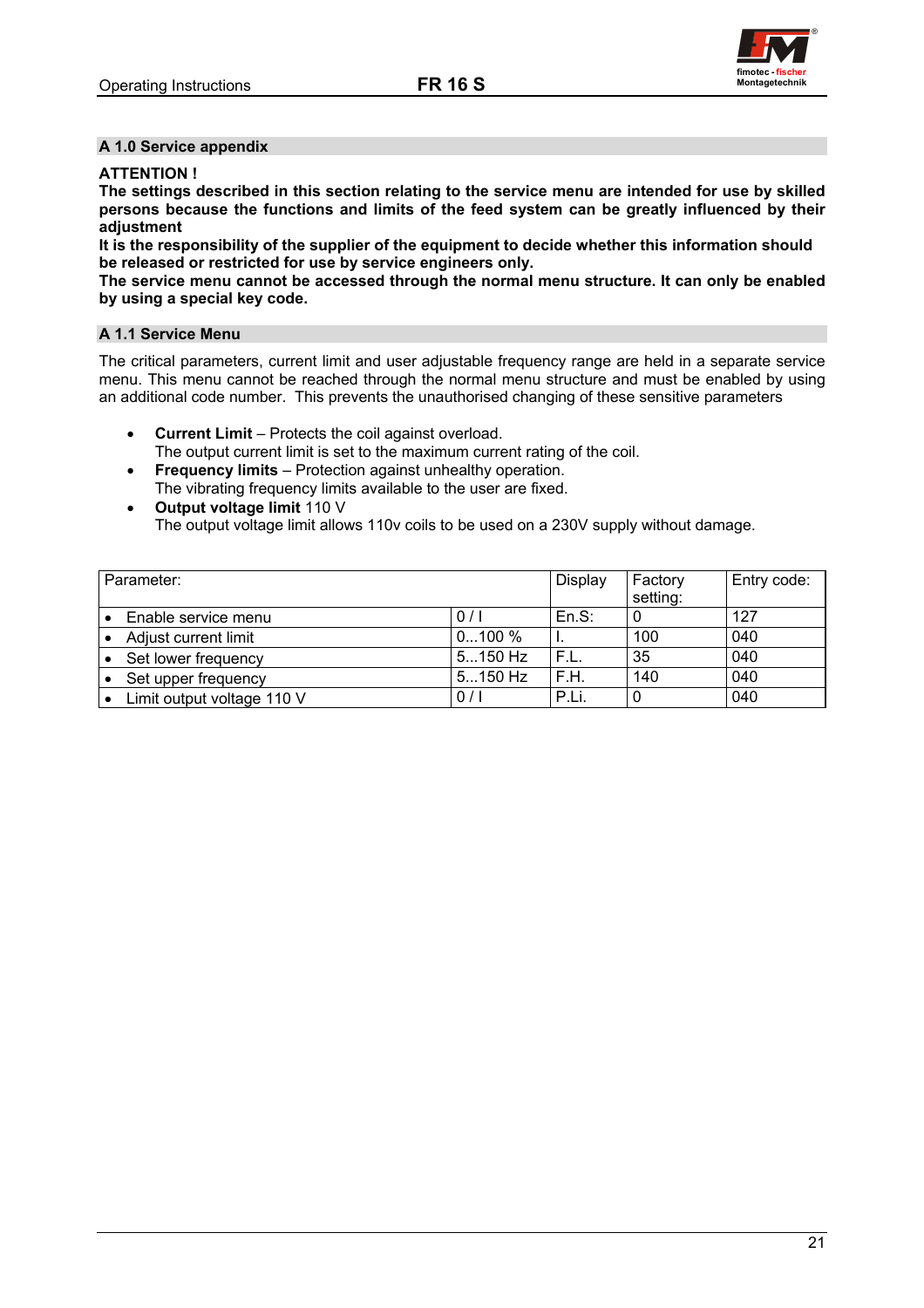

## <span id="page-22-0"></span>**A 1.2 Frequency adjustment range**

The control unit is supplied with a maximum frequency range of 5…150Hz. Using an adjustable under and over frequency limits, the user range (parameter F) can be restricted to a maximum ratio of 1:4.

## **A practical setting is +/- 20 % of resonance.**



- 1. Set lower frequency limit.
- 2. Set upper frequency limit.

## **A 1.3 Current limiting**

The current limit is used to set the controller for the rated current of the coil I<sub>M</sub>. The current limit I<sub>MAX</sub> is set by using parameter I. The displayed setting is expressed as a percentage of the controllers rated current **I<sub>N</sub>** (100 % corresponds to the units rated current).

$$
I_{MAX} = \frac{I_M \cdot 100}{I_N}
$$

To protect the coils the current limit must be set to the rated current for the coil(s)  $I_M$ .

When several coils are connected in parallel the coil current is the sum of all individual currents.